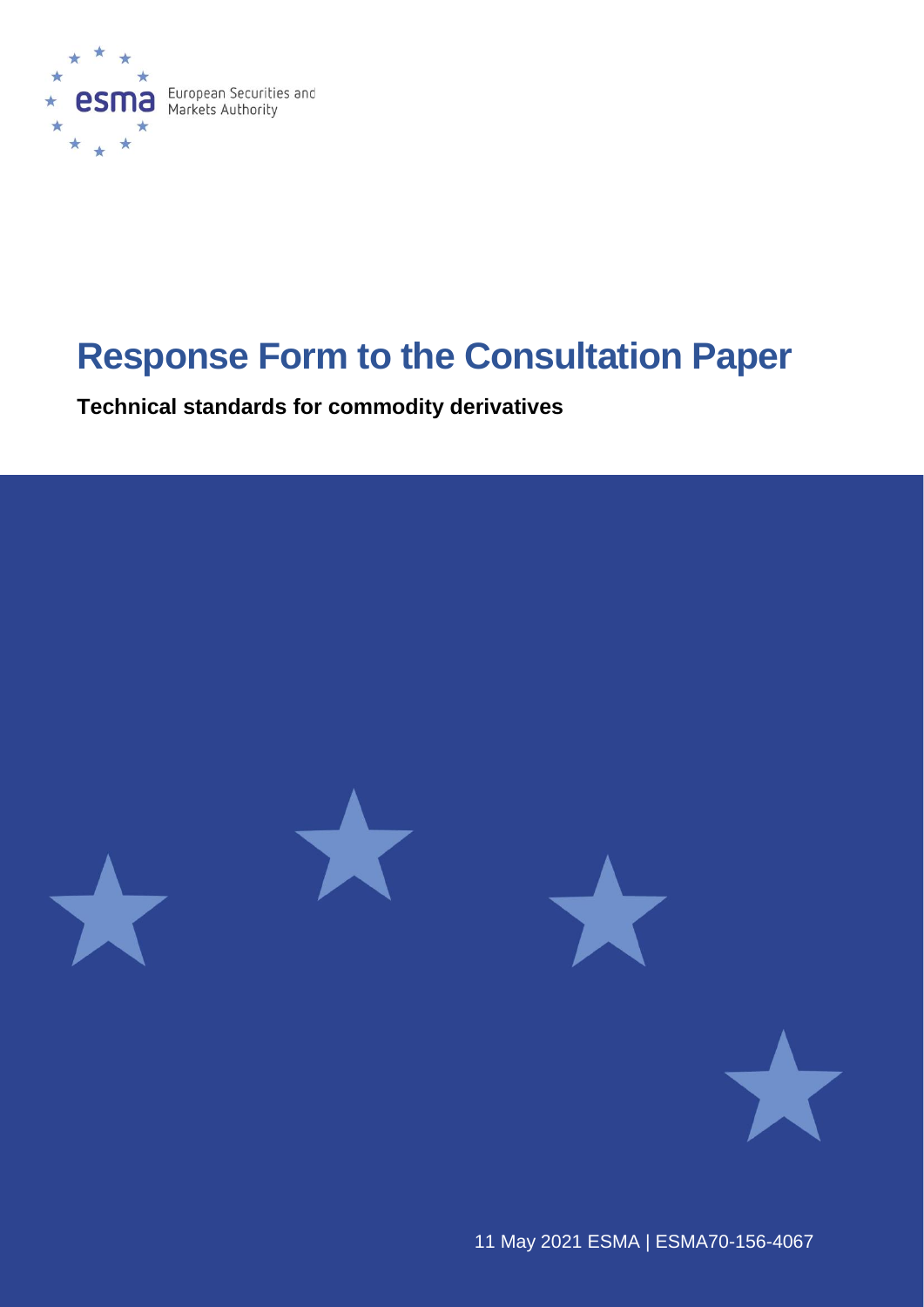

## **Responding to this paper**

ESMA invites comments on all matters in this consultation paper and in particular on the specific questions summarised in Annex I. Comments are most helpful if they:

- respond to the question stated;
- indicate the specific question to which the comment relates;
- contain a clear rationale; and
- describe any alternatives ESMA should consider.

ESMA will consider all comments received by **23 July 2021.**

All contributions should be submitted online at [www.esma.europa.eu](http://www.esma.europa.eu/) under the heading 'Your input - Consultations'.

## **Instructions**

In order to facilitate analysis of responses to the Consultation Paper, respondents are requested to follow the below steps when preparing and submitting their response:

- 1. Insert your responses to the questions in the Consultation Paper in the present response form.
- 2. Please do not remove tags of the type <ESMA\_QUESTION\_CD\_1>. Your response to each question has to be framed by the two tags corresponding to the question.
- 3. If you do not wish to respond to a given question, please do not delete it but simply leave the text "TYPE YOUR TEXT HERE" between the tags.
- 4. When you have drafted your response, name your response form according to the following convention: ESMA\_PFG\_nameofrespondent\_RESPONSEFORM. For example, for a respondent named ABCD, the response form would be entitled ESMA\_PFG\_ABCD\_RESPONSEFORM.
- 5. Upload the form containing your responses, in Word format, to ESMA's website [\(www.esma.europa.eu](http://www.esma.europa.eu/) under the heading "Your input – Open consultations"  $\rightarrow$ "Consultation on Position limits and position management in commodities derivatives").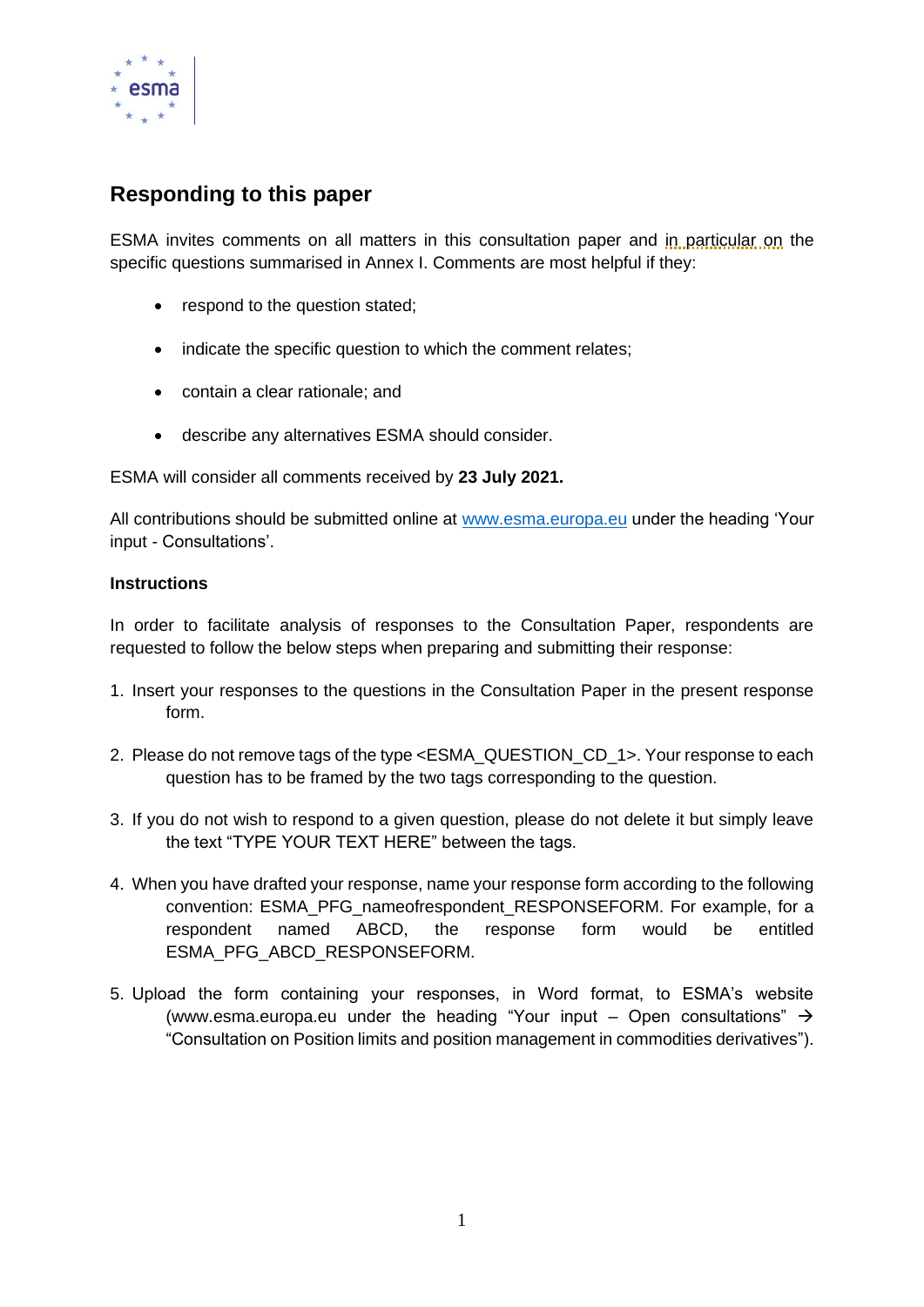

## **Publication of responses**

All contributions received will be published following the close of the consultation, unless you request otherwise. Please clearly and prominently indicate in your submission any part you do not wish to be publically disclosed. A standard confidentiality statement in an email message will not be treated as a request for non-disclosure. A confidential response may be requested from us in accordance with ESMA's rules on access to documents. We may consult you if we receive such a request. Any decision we make not to disclose the response is reviewable by ESMA's Board of Appeal and the European Ombudsman.

## **Data protection**

Information on data protection can be found at [www.esma.europa.eu](http://www.esma.europa.eu/) under the headin[g Legal](http://www.esma.europa.eu/legal-notice)  [Notice.](http://www.esma.europa.eu/legal-notice)

## **Who should read this paper**

This document will be of interest to asset managers managing retail funds and their trade associations, as well as institutional and retail investors investing into such funds and their associations.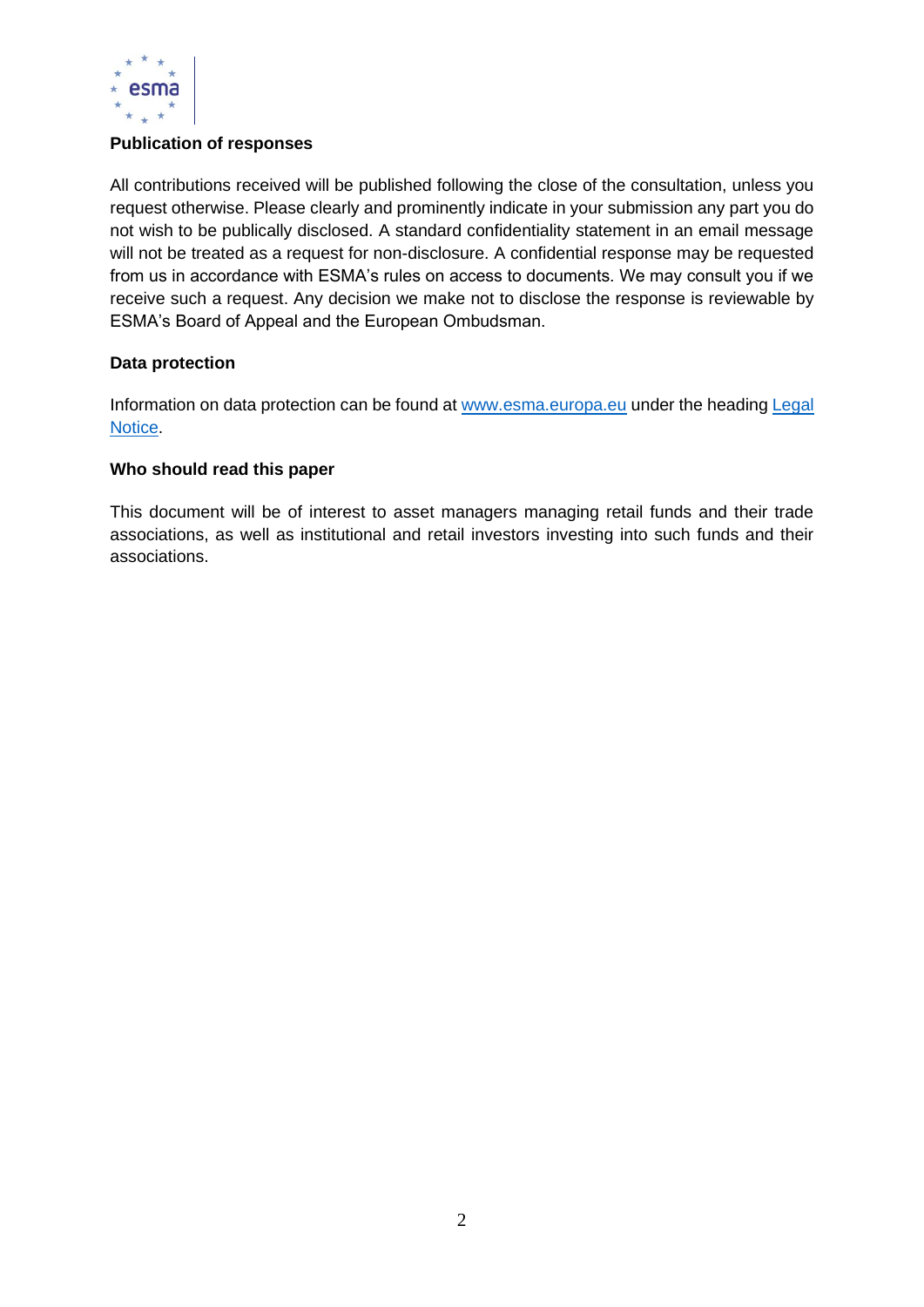

# **General information about respondent**

| Name of the company / organisation   | Deutsche Börse Group                        |
|--------------------------------------|---------------------------------------------|
| Activity                             | Regulated markets/Exchanges/Trading Systems |
| Are you representing an association? |                                             |
| Country/Region                       | Germany                                     |

# **Introduction**

## *Please make your introductory comments below, if any*

<ESMA\_COMMENT\_CD\_00>

Deutsche Börse Group (DBG), notably its two derivative exchanges the European Energy Exchange Group (EEX Group) and Eurex Frankfurt AG (Eurex), welcomes the opportunity to provide feedback to the draft Regulatory Technical Standards (RTS) ESMA is required to develop pursuant the EU Directive (EU) 2021/338 or the so-called "MiFID II Quick-Fix"

It is our pleasure to share our general market surveillance experiences, including the experience we have gained with the implementation of the MiFID II position limits regime and position management provisions.

## **Draft RTS 21a**

Overall, we are supportive of the suggested changes and believe they will improve the position limits regime.

Particularly for new and less liquid agricultural commodity derivatives, we believe that the proposals will substantially improve the status quo. Setting both the spot month and other months position limits at 10,000 lots for contracts below 20,000 lots open interest is a very much welcomed proposal that will allow for the further development of new and illiquid agricultural commodity derivative contracts in Europe (see Question 12 for further details).

There are two proposals, however, we believe might have a negative impact on more liquid but still growing agricultural commodity derivative markets. Both are related to contracts for which the deliverable supply is substantially or significantly higher than the open interest: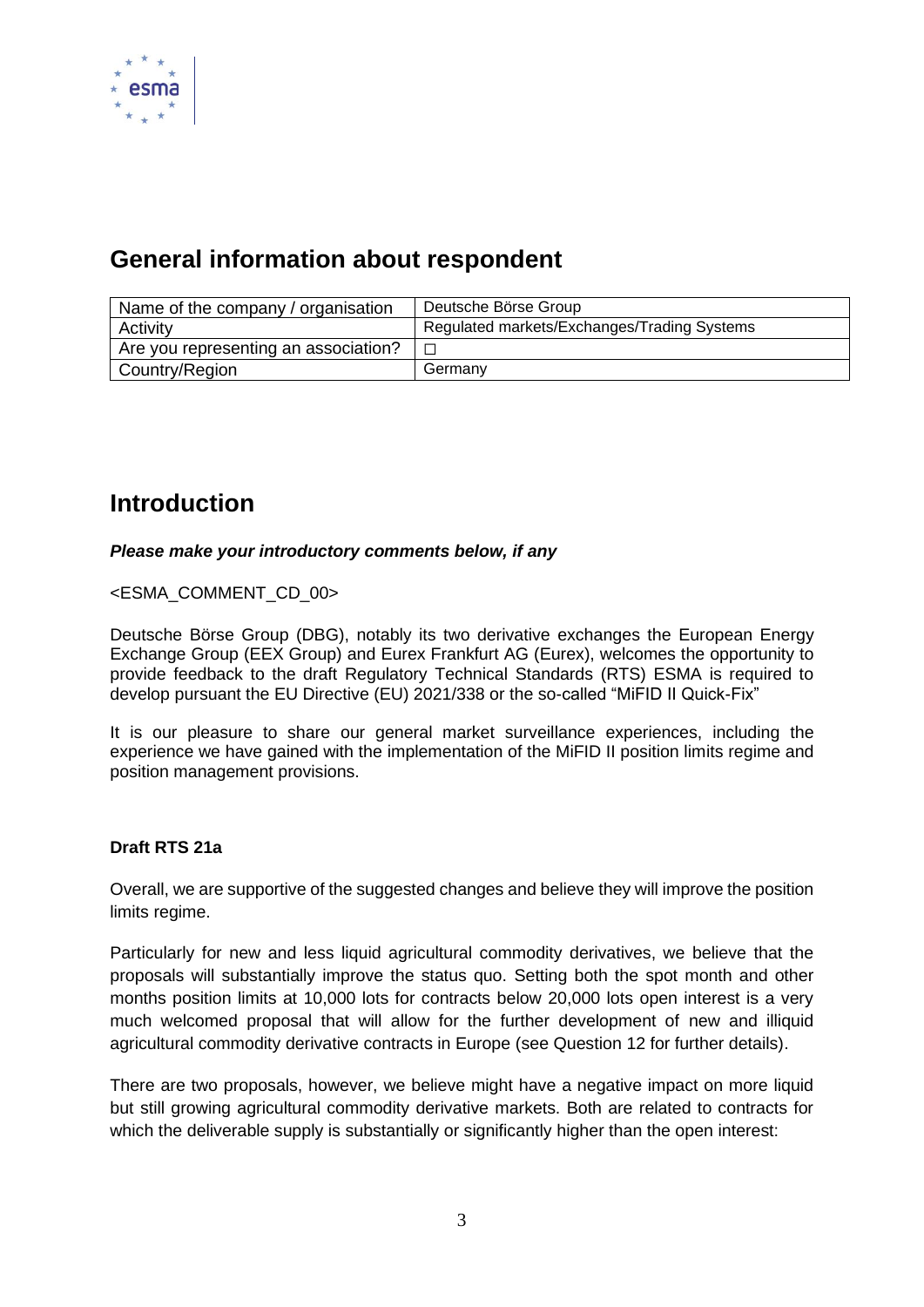

1) In Art. 12 on deliverable supply, ESMA proposes to set the baseline for the spot month position limit based on 25% of open interest instead of on 25% of deliverable supply (see Question 9 for further details).

2) In Art. 19 on the overall open interest, ESMA proposes to adjust the spot month position limit downwards (see Question 13 for further details).

Both proposals seem to suggest that position limits should be tightened if the deliverable supply is substantially higher than the open interest. However, such a situation is inherent to markets for which exchange-trading remains underdeveloped and most trading takes place bilaterally, i.e. most commodity derivative markets in Europe. A substantially higher deliverable supply does not mean that markets are more vulnerable to market cornering. Rather the opposite is true. It would be close to impossible to "squeeze" a contract of which the open interest reflects only a small share of the overall physical market supply. Moreover, the proposals would risk hampering the move from bilateral trading to reglated on-exchange trading (please see our responses to Questions 9 and 13 for a detailed explanation).

## **Amendment to ITS 4**

We support all ESMA's proposals.

## **Draft RTS on position management controls**

We believe that, if deemed necessary by ESMA, it is essential that these position management controls

1) Continue to be an integral part of wider and more sophisticated market surveillance arrangements which are already in place, and

2) Continue to be cautiously calibrated and tailored to the individual circumstances of each trading venue.

If considered in isolation or when individual circumstances are not taken into account, the position management controls as proposed by ESMA risk putting a disproportionate compliance burden on both the exchanges' Market Surveillance Departments and trading participants' compliance departments with little contribution to market integrity.

We explain in more detail on the basis of ESMA's proposal.

2. A) General monitoring obligations.

Generally, we are supportive of the proposal for exchanges to have arrangements in place for the ongoing monitoring of positions of the final beneficiaries and parent undertakings. (For further details and one important caveat please see our response to Question 16.)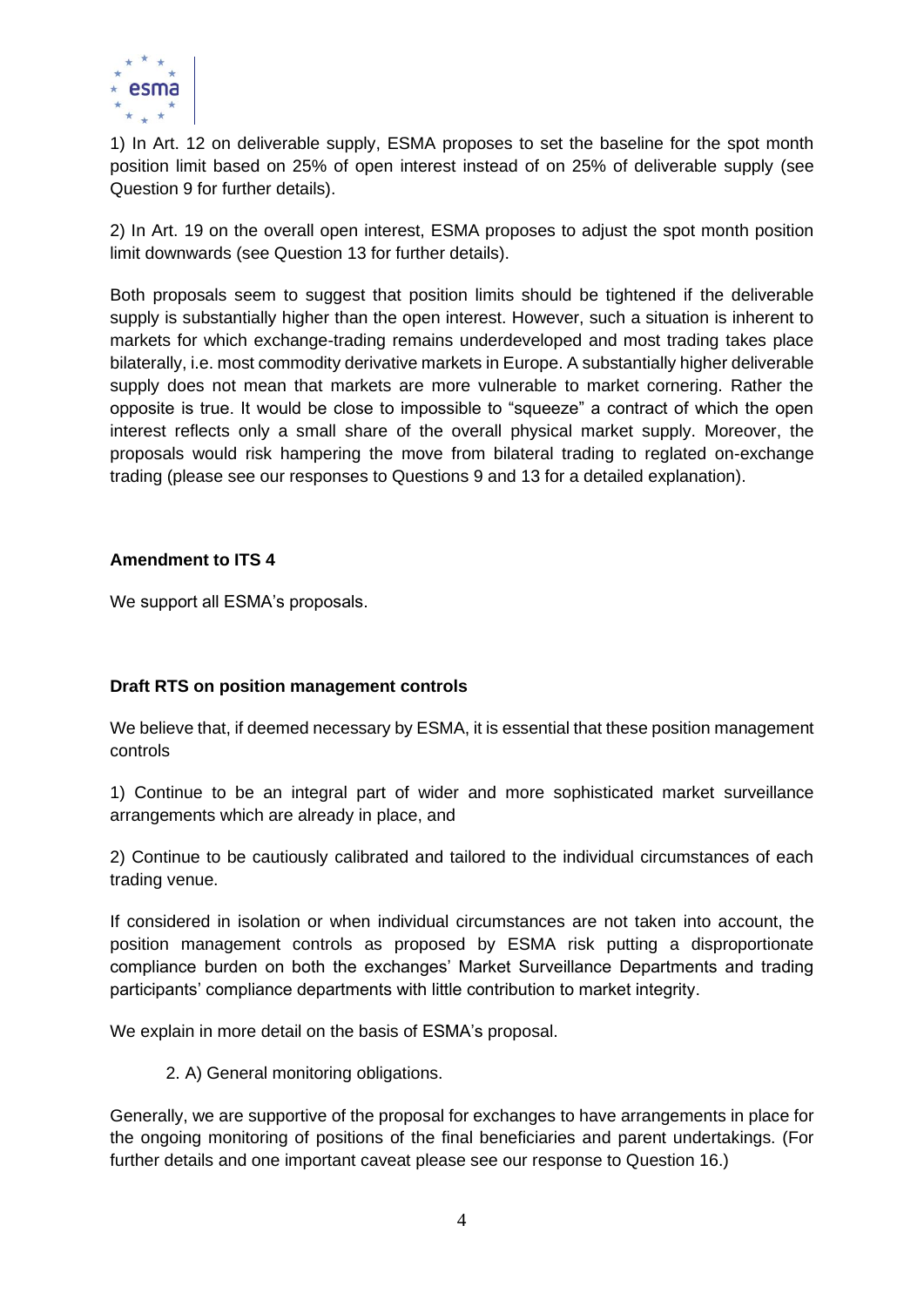

## 2. B) Accountability levels

It is noteworthy that information about positions alone does not give sufficient indication about possible market manipulation. The detection and prevention of market abuse is primarily based on the constant monitoring of trading behaviour, i.e. orders, trades and prices thereof. The monitoring takes place via numerous automated processes and alerts. For certain types of market manipulation, such as market cornering, however, also positions can be a valuable source of information. This information is leveraged from Eurex and EEX' clearing houses, the position reports stemming from MiFID II Art. 58 and additional information requests.

In our understanding, the proposal from ESMA to require exchanges to set position accountability levels would generally imply a further degree of automation of the current monitoring of positions.

**If such accountability levels are deemed necessary from an evidence-based point of view, it is of utmost importance that ESMA:**

- **1) Introduces the necessary discretion for exchanges to set accountability levels as they deem appropriate, and**
- **2) Maintains the necessary discretion for exchanges to send an additional information request as they deem appropriate.**
	- 2. B. 1) Discretion to set accountability levels

Accountability levels need to be cautiously calibrated and tailored to the individual circumstances of each trading venue such as the nature of its membership as well as the characteristics and underlying markets of the contracts it offers for trading.

While it is evident that financially settled contracts would not be in focus of such accountability levels, there are more parameters important for assessing whether an accountability level for a commodity derivative contract would be appropriate and meaningful for market surveillance purposes. Other parameters to be considered are for example the ratio OTC trading versus on-exchange trading, the liquidity established in the respective contract and whether it is easy to control the delivery of the underlying commodity.

We believe it should be at the discretion of the trading venue to determine which physicallysettled commodity derivatives would benefit from a position accountability level as one harmonised methodology is unlikely to provide for sufficient granularity for the broad variety of products trading venues offer for trading.

As proposed in Art. 3 of the draft RTS, the methodology should be communicated towards the national competent authority who should have the right to question the methodology.

## 2. B. 2) Discretion to send additional information request

Apart from automated surveillance processes and alerts when thresholds are being exceeded, market surveillance activities are largely based on a trading venue's in-depth understanding of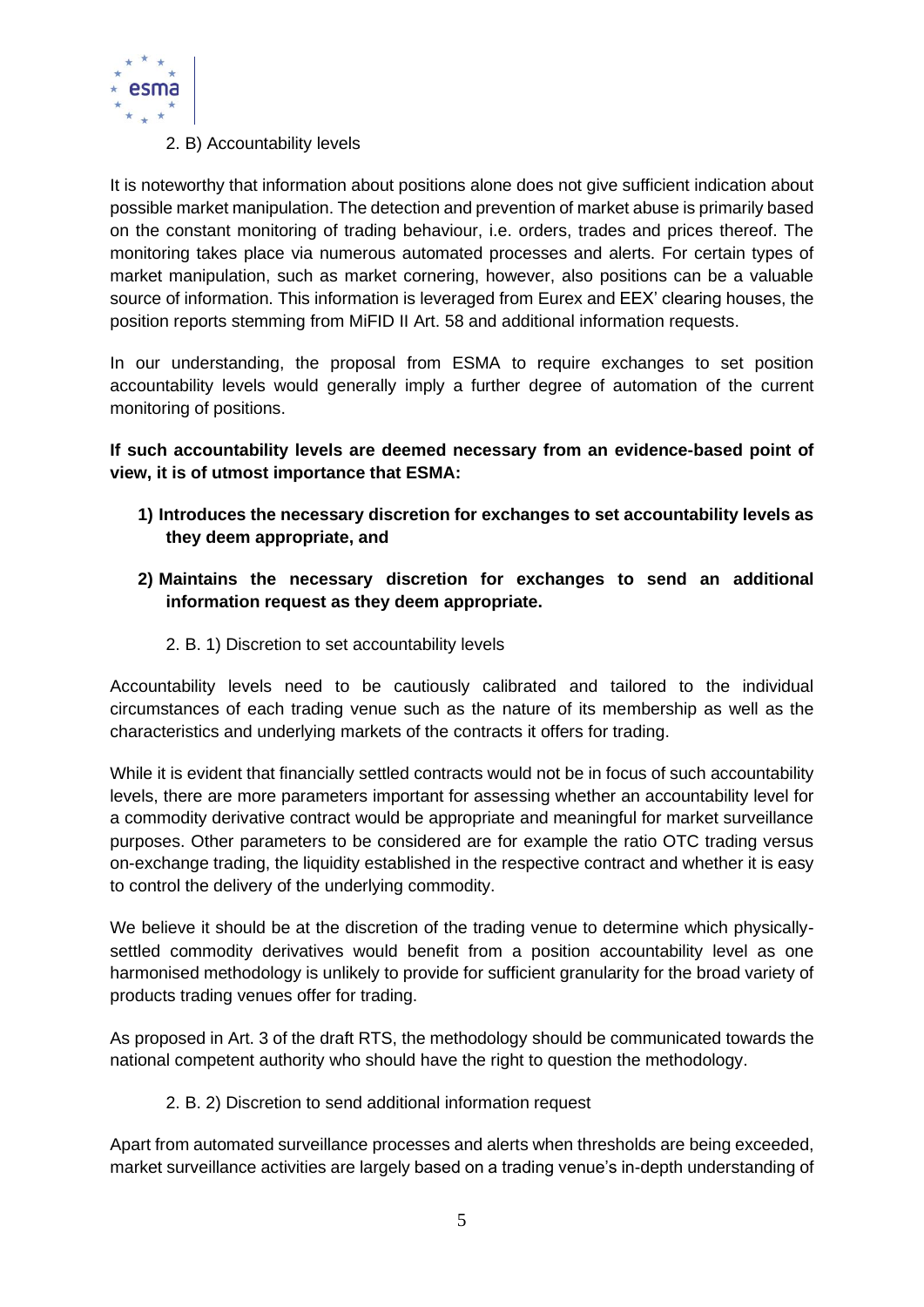

the market as well as detailed knowledge about its members and their trading strategies. Clear provisions in the regulations and the market rules already entitle the EEX and Eurex Market Surveillance Departments to request detailed information to market participants whenever there is a suspicion of market abuse. **Imposing mandatory additional information requests due to a breach of accountability levels on positions alone will not increase the effectiveness of the market surveillance**. We are concerned that, instead, such requirements as proposed in Art 2. Para 2 and 3 would require significant resources from both exchanges and trading participants, while the additional information requests are highly unlikely to result in any additional findings. This is because, as already mentioned, **the EEX and Eurex Market Surveillance Departments base their appreciation of potential market abuse on a combination of several aspects of trading behaviours, not only the open position.** It uses its in-depth understanding of the market and trading participants to differentiate between ordinary market practices and suspicious activities.

For example, it may be appropriate for a firm to exceed accountability levels on a relatively frequent basis when the firm in question has a naturally large position in a given market due to its physical exposure in that market. Mandatory information requests and investigations each time a breach occurs could considerably burden both the firm and the exchange's Market Surveillance Department when both are already familiar with the reason for the firm's activities. This could also simply be the case when the accountability level is being repeatedly exceeded for the reasons already explained to the Market Surveillance Department. The experience with market participants as well as the expertise of the trading venue in operating the market, justifies leaving more discretion to the trading venue.

In addition, from a market surveillance perspective it might not be useful to immediately act when an accountability level is exceeded. As market cornering only becomes possible a few days before the delivery of a contract, the Market Surveillance Department should be able to wait to investigate until closer to delivery. They might also want to act before a threshold is exceeded.

**In sum, imposing mandatory information requests aims at standardising an already existing practice that is too complex to standardise**. Every case or irregularity is an individual case and needs to be assessed carefully if an information request would be appropriate and if so, which content or questions should be included. Standardisation risks making this process lose its value.

## *3. In line with MiFID II and the CFTC*

We believe that the above proposed discretion for exchanges is in line with MiFID II Art. 57 para. 8 which refers to "powers" rather than a requirement for the trading venues. In addition, it is particularly well aligned with the stipulation that ESMA should specify the position management controls taking into account the characteristics of the trading venues concerned.

The proposed discretion would also be well aligned to the overall position limits and position management controls framework under which trading venues operate in the U.S. The CFTC Final Rulemaking from 2021, for all physical contracts that do not have Federal Position Limits (Federal Position Limits are set for 25 core referenced futures contracts), provides exchanges flexibility in setting spot and non-spot month position limits or accountability levels. The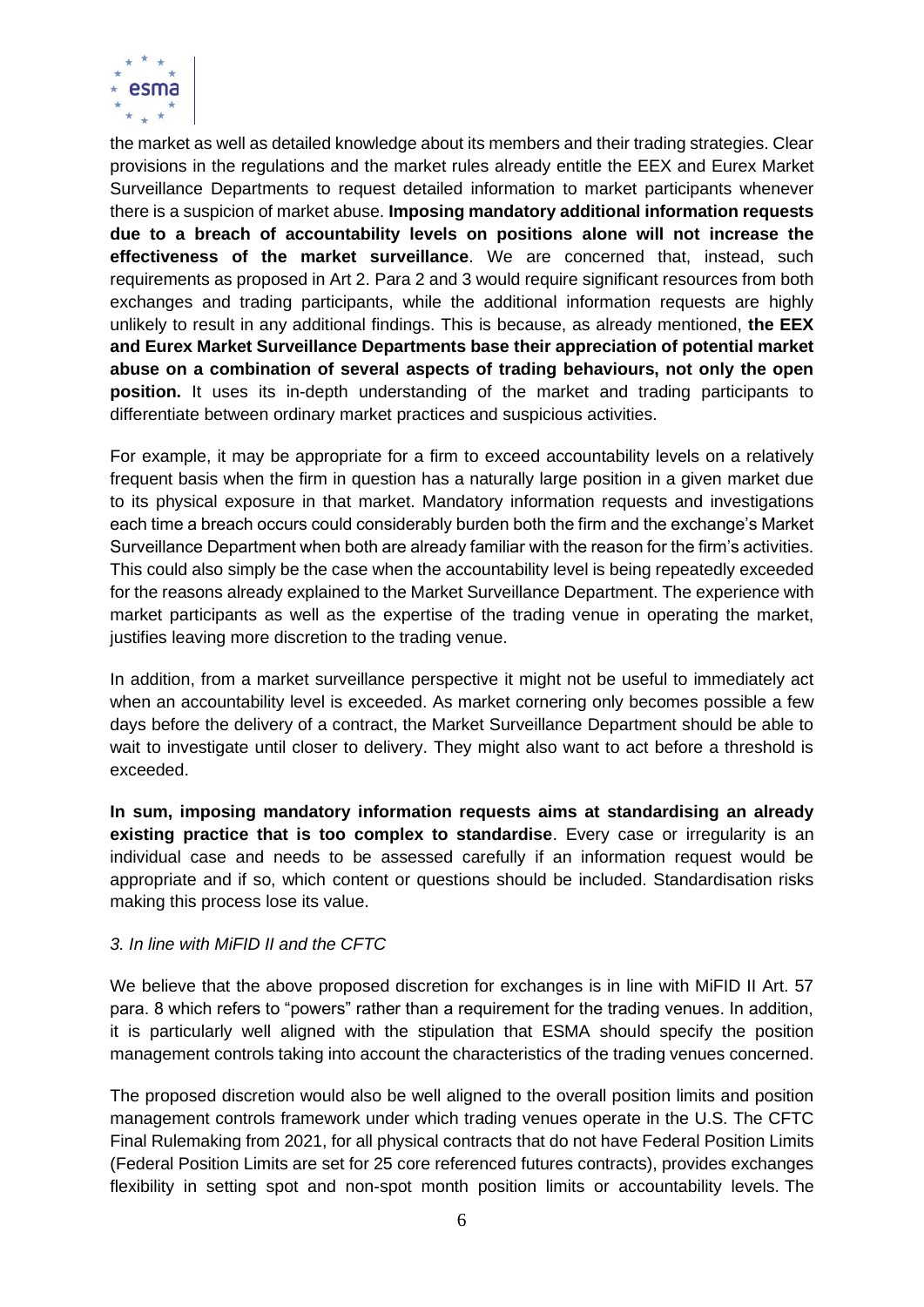

CFTC does not obligate exchanges, but rather authorizes them to set accountability levels or exchange position limits on the majority of commodity derivative contracts and stresses the flexibility exchanges receive whilst doing so. Depending on the product, this shall be done during the spot month and/or non-spot months. These levels are subject to the exchange's assessment whether they are deemed "necessary and appropriate" to reduce the potential threat of market manipulation or price distortion of the contract's underlying price or index.

Exchanges have discretion to establish accountability levels or exchange position limits based on example formulas and acceptable practices provided by the CFTC. These practices constitute additional, yet non-binding guidelines and exchanges have the flexibility to develop other approaches. For example, exchanges are generally required to set spot month exchange position limits no greater than 25% of deliverable supply but they can use other approaches if they deem them "necessary and appropriate", subject to the CFTC's review. For non-spot months, exchanges have flexibility to set either exchange position limits or accountability levels, whichever they deem appropriate, provided that the position limits or accountability levels set are deemed "necessary and appropriate" to reduce the potential threat of market manipulation or price distortion of the contract's underlying price or index.

Whilst the monitoring of these exchange accountability levels is an integral part of the U.S. based exchanges' oversight activities, additional information requests by the exchanges typically do not automatically follow when a market participant would exceed them. Given exchanges' deep knowledge of its markets, its knowledge of its market participants' trading practices, and its regular close interactions with market participants, formal information requests typically only occur when the surveillance department sees no rationale behind trading activity taking into account, for example, the respective market participant's physical exposure or hedging strategies.

## *4. The proposal*

Concretely, to introduce the necessary discretion for exchanges, we recommend that in Paragraphs 1, 2 and 3 and the second part of Paragraph 4 of Article 2 of the draft RTS the word "shall" should be replaced by "may".

The amended Article 2 would then read as follows:

*1. As part of their position management controls, trading venues offering trading in trading commodity derivatives may shall set accountability levels in the spot month as defined in Article 2(3) of Commission Delegated Regulation [RTS 21a] and in the other months as defined in Article 2(4) of Commission Delegated Regulation [RTS 21a]. at least for the physically settled commodity derivatives made available for trading.* 

*2. For the purpose of paragraph 1, an accountability level is the level of the net position held in a commodity derivative by persons with close links that, when exceeded, shall may trigger an additional information request by the trading venue. as to the nature and purpose of the position* 

*3. When a net position held by persons with close links in a commodity derivative referred to in paragraph 1 exceeds the accountability level set for the spot month or for*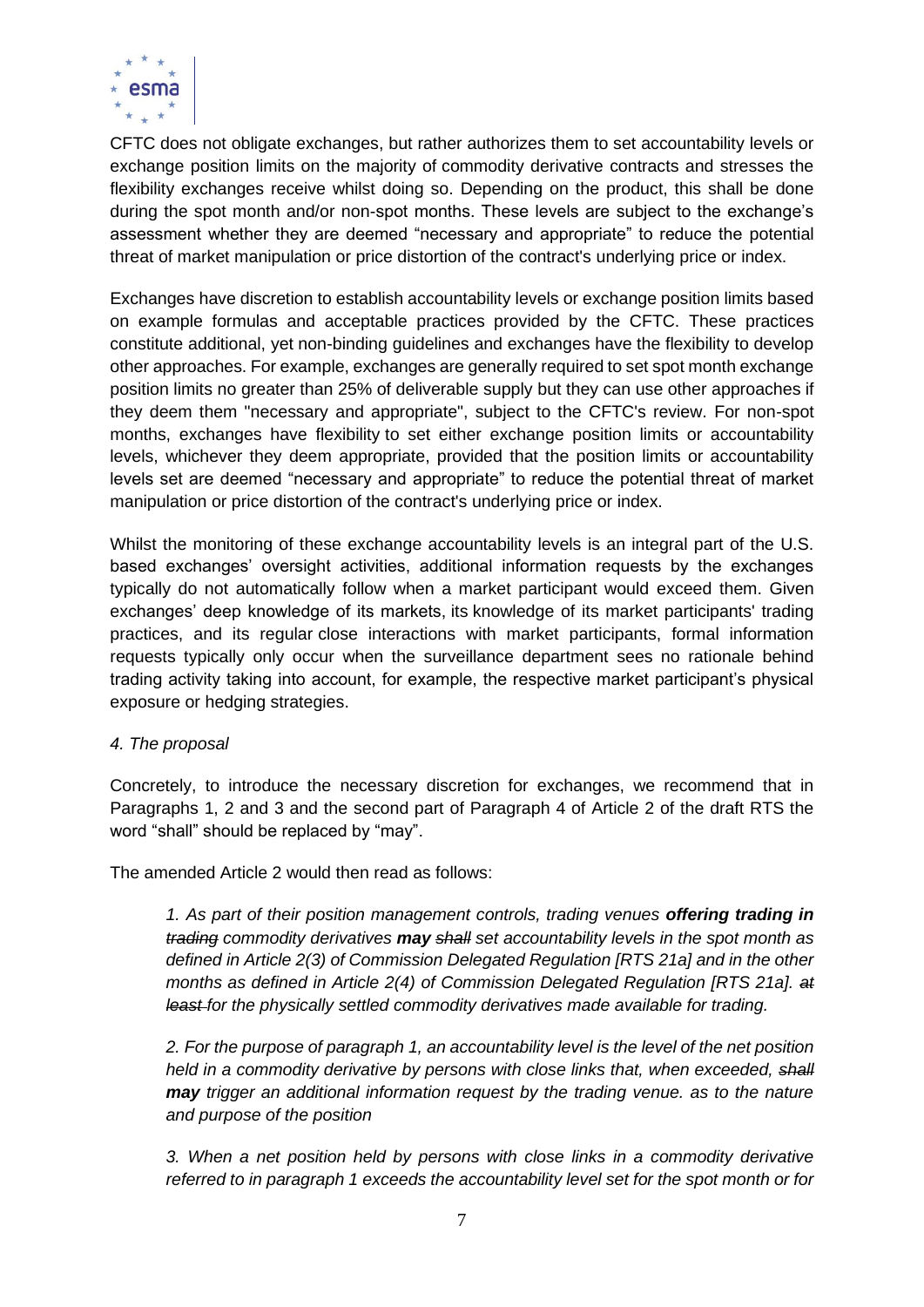

*the other months in accordance with paragraph 1, the trading venue shall may exercise the power set out in point (b) of the first subparagraph of Article 57(8) of Directive 2014/65/EU to obtain any additional information as to the nature and purpose of the position held in that commodity derivative.* 

*4. The trading venue shall assess the information provided and, where appropriate, may exercise the powers set out in points (c) and (d) of the first subparagraphs Article 57(8) of Directive 2014/65/EU.*

Alternatively, the drafting could also be more closely aligned with the wording of the CFTC Final Rulemaking by each time using the words "shall […] as they deem necessary and appropriate" which encapsulates the more flexible approach the US is taking.

The amended Article 2 would then read as follows:

*As part of their position management controls, trading venues offering trading in trading commodity derivatives shall set accountability levels in the spot month as defined in Article 2(3) of Commission Delegated Regulation [RTS 21a] and in the other months as defined in Article 2(4) of Commission Delegated Regulation [RTS 21a] as they deem them necessary and appropriate at least for the physically settled commodity derivatives made available for trading.* 

*2. For the purpose of paragraph 1, an accountability level is the level of the net position held in a commodity derivative by persons with close links that, when exceeded, shall trigger an additional information request by the trading venue as deemed necessary and appropriate as to the nature and purpose of the position,*

*3. When a net position held by persons with close links in a commodity derivative referred to in paragraph 1 exceeds the accountability level set for the spot month or for the other months in accordance with paragraph 1, the trading venue shall as deemed necessary an appropriate exercise the power set out in point (b) of the first subparagraph of Article 57(8) of Directive 2014/65/EU to obtain any additional information as to the nature and purpose of the position held in that commodity derivative.*

*4. The trading venue shall assess the information provided and, where appropriate, exercise the powers set out in points (c) and (d) of the first subparagraphs Article 57(8) of Directive 2014/65/EU.*

With regard to potential further ESMA guidance on the methodology, we believe that for this particular topic it might be more suitable for ESMA to act as a platform for NCAs to share best practices with a view to ensure convergence rather than to seek harmonisation. This is because one harmonised methodology is unlikely to provide for sufficient granularity to be suitable for the broad variety of products trading venues offer for trading.

Moreover, we are firmly of the view that trading venues do not compete by lowering standards for market surveillance practices or could obtain any competitive advantage by not implementing an adequate methodology for setting accountability levels. The opposite is true.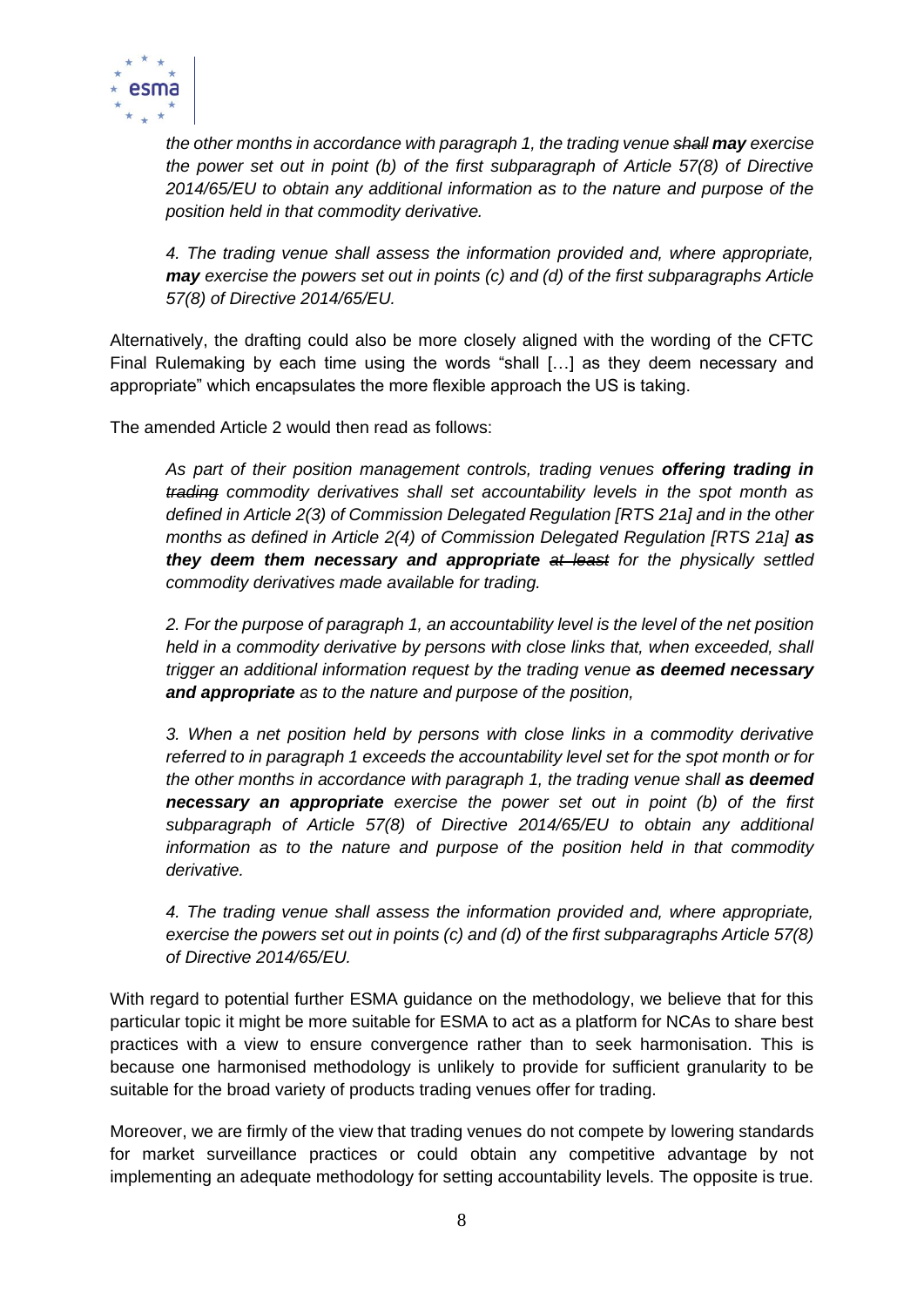

Strong market surveillance practices that ensure the integrity of the market bring confidence to market participants and make trading venues more attractive.

Finally, please note that throughout our response we only focus on the position limits and position management controls' objective to prevent market cornering. We do not believe these tools play a role in supporting orderly pricing and settlements. This is because not open positions, but trading activities affect orderly pricing and settlement. In particular, the settlement price is based on order prices, trade prices or fair values and is entirely independent of the positions of market participants. Hence, orderly pricing and settlement are primarily ensured through the established surveillance of orders, trades and the prices thereof.

<ESMA\_COMMENT\_CD\_00>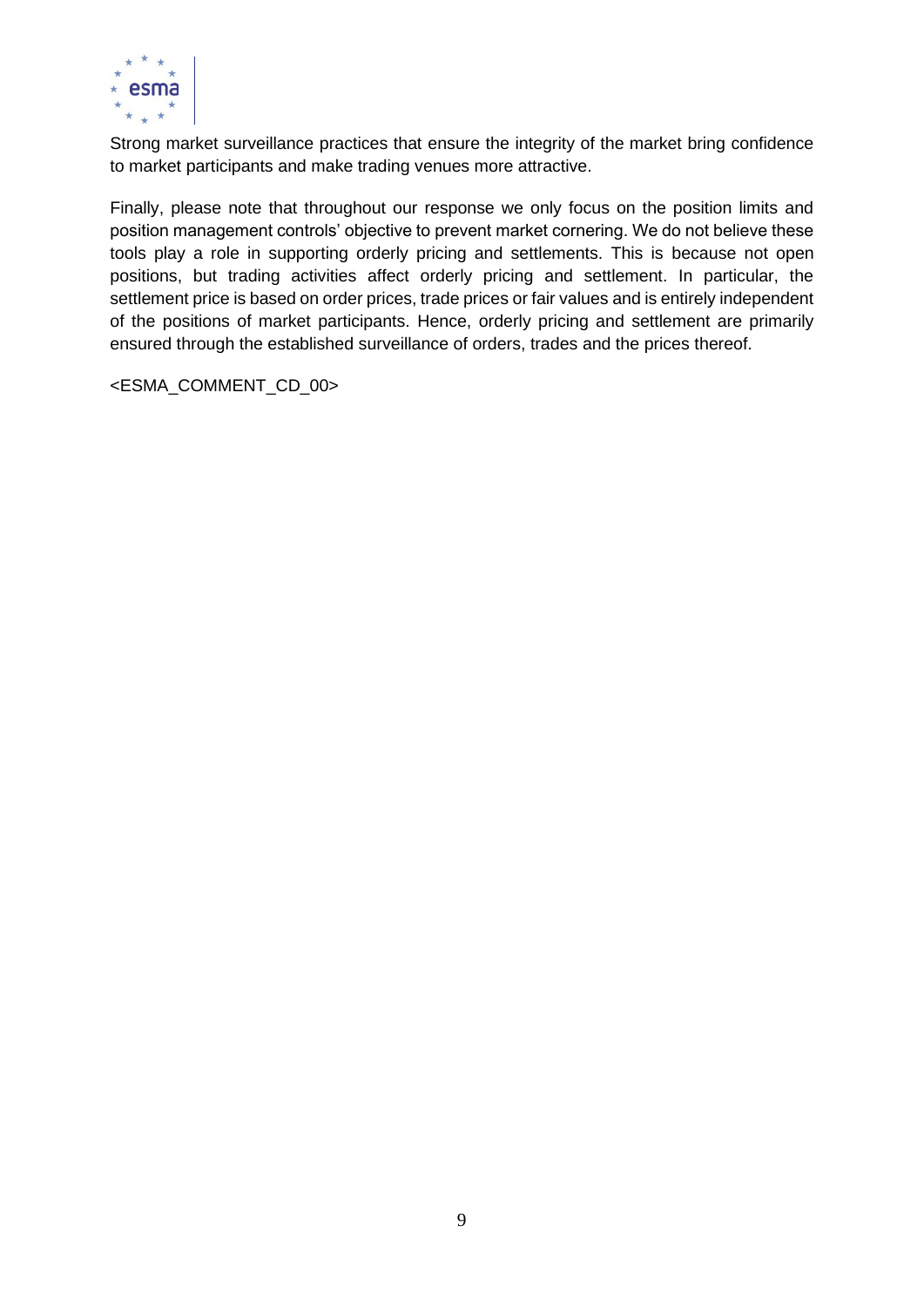

## **Questions**

**Q1** : Do you agree with ESMA's proposal regarding the impact of the new hedging exemption on the aggregation of positions? If not, please elaborate.

## <ESMA\_QUESTION\_CD\_01>

Yes, we agree and support ESMA's proposal. Replicating the arrangements for qualifying positions for the hedging exemption currently in place for Non-Financial Entities (NFEs) ensures consistency between the various exemptions and allows them to be used by financial entities (FEs) in a non-discriminatory manner.

## <ESMA\_QUESTION\_CD\_01>

**Q2** : Do you agree with ESMA's proposal for positions qualifying as risk-reducing? If not, please elaborate and provide an alternative proposal.

## <ESMA\_QUESTION\_CD\_02>

Yes, we agree and support ESMA's proposal. We believe it is helpful to have an identical approach for classifying transactions as risk reducing for all positions held by FEs and NFEs that qualify for a hedging exemption under the MiFID II position limit regime.

## <ESMA\_QUESTION\_CD\_02>

**Q3** : Do you agree with ESMA's proposal on the application procedure for financial entities?? If not, please elaborate and provide an alternative proposal.

## <ESMA\_QUESTION\_CD\_03>

Yes, we agree and support the proposal. Mirroring the application procedure for NFEs to the extent possible provides for the equal treatment of the various market participants when applying for a hedging exemption and there are no apparent reasons for any differentiation.

## <ESMA\_QUESTION\_CD\_03>

**Q4** : Do you agree with ESMA's proposal on the application procedure for mandatory liquidity provision exemption? If not, please elaborate and provide an alternative proposal.

## <ESMA\_QUESTION\_CD\_04>

Yes, we agree and support the proposal.

## <ESMA\_QUESTION\_CD\_04>

**Q5** : Do you agree with ESMA's proposal on qualifying positions? If not, please elaborate and provide an alternative proposal.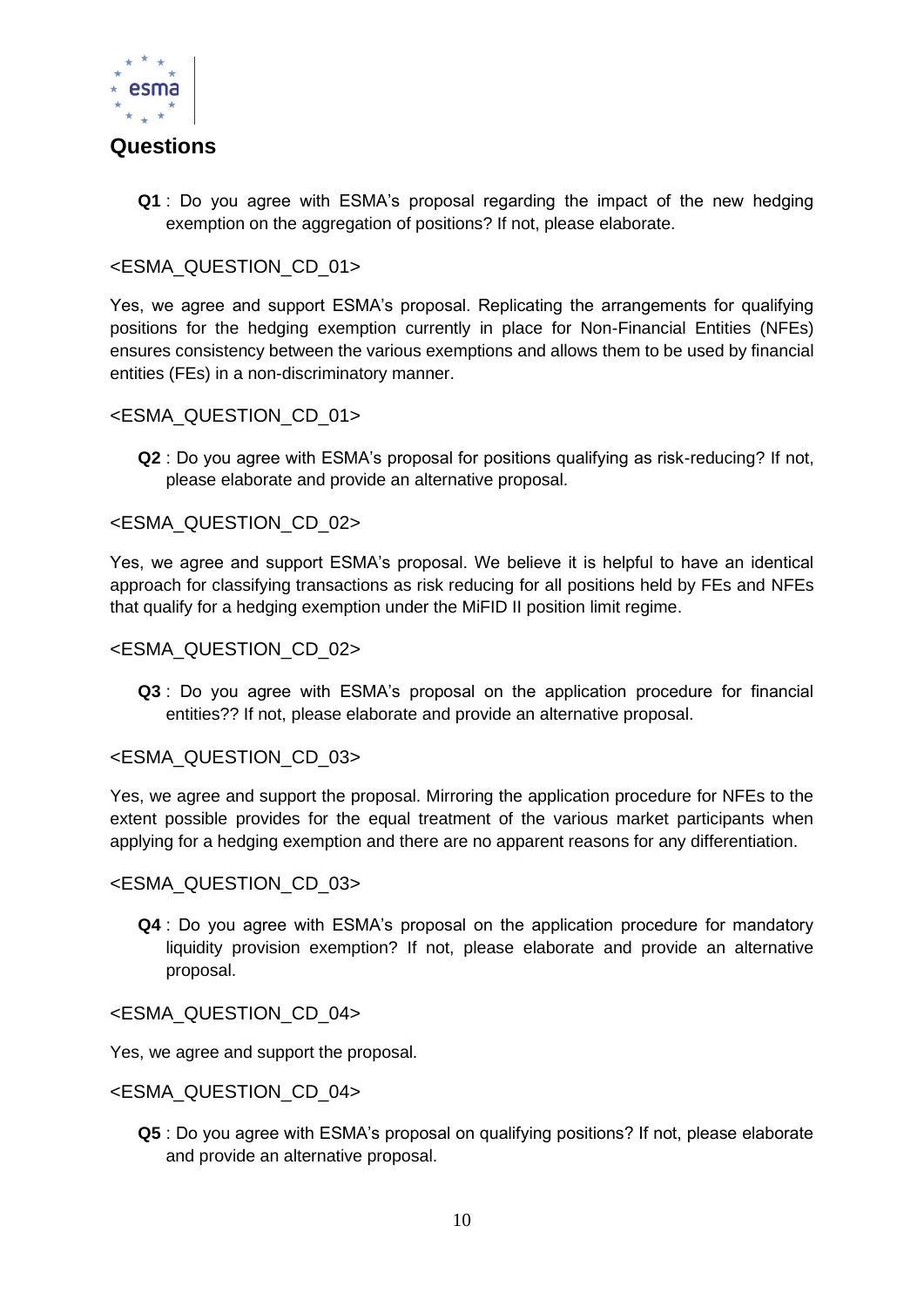

## <ESMA\_QUESTION\_CD\_05>

Yes, we agree and support the proposal.

## <ESMA\_QUESTION\_CD\_05>

**Q6** : Do you agree with ESMA's proposed definition of financial entities? If not, please elaborate.

<ESMA\_QUESTION\_CD\_06>

Yes, we agree and support the proposal.

<ESMA\_QUESTION\_CD\_06>

**Q7** : Do you agree with ESMA's proposal regarding the aggregation and netting of positions in a commodity derivative? If not, please elaborate and provide an alternative proposal where available.

## <ESMA\_QUESTION\_CD\_07>

1. We support ESMA's proposal to delete the reference to "the same commodity derivative".

2. We do not believe "spread contracts" require a special treatment under the position limit regime. To our knowledge, the "spread contracts" referred to are not outright contracts. In fact, they are merely a trading strategy whereby two combined orders in at least two different contracts (for example two different maturities) are executed simultaneously. Both of those legs count towards the position limits of the respective outright futures contracts. From this perspective, and this has been recognised by the answer to Question 10 of the ESMA Q&A on MIFID II / MIFIR commodity derivatives topics, we believe it is unnecessary to specify in Art. 3 par. 2 that the positions of disaggregated components of a "spread contract" need to be aggregated for the purpose of determining the position of a person in a commodity derivative.

3. Although EEX currently does not offer "minis" or "balmos", we agree with the proposal to aggregate the positions of commodity derivatives that are based on the same underlying and share almost the same specifications as the principal or main commodity derivative traded on the same trading venue.

## <ESMA\_QUESTION\_CD\_07>

**Q8** : Do you agree with ESMA's proposal for significant volumes? If not, please elaborate.

<ESMA\_QUESTION\_CD\_08>

Yes, we agree and support the proposal.

## <ESMA\_QUESTION\_CD\_08>

**Q9** : Do you agree with ESMA's proposal? If not, please elaborate and provide an alternative proposal where available.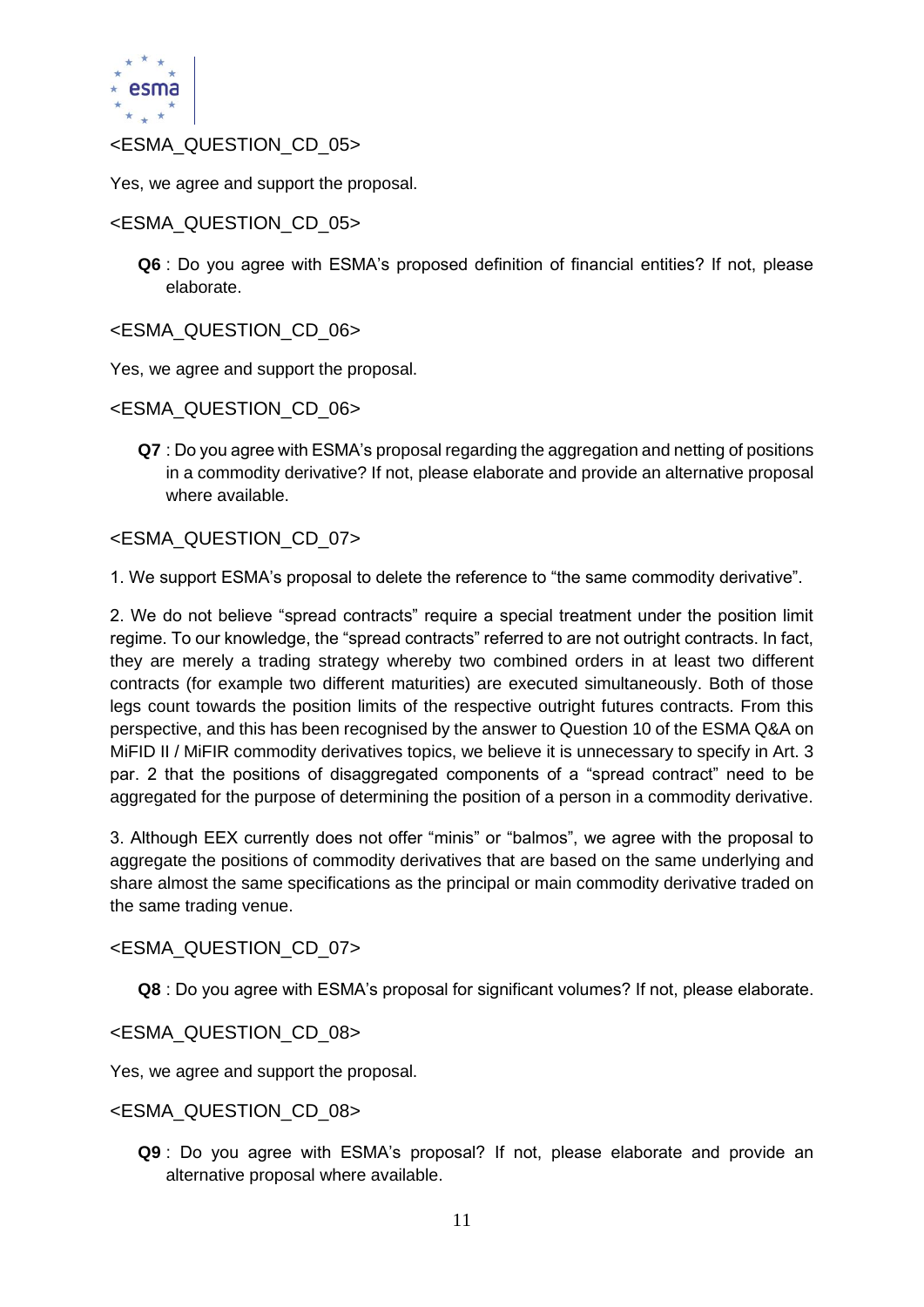

## <ESMA\_QUESTION\_CD\_09>

We are seriously concerned about the negative effects of such a proposal and question the reasoning behind it.

Only deliverable supply is a proper reflection of a persons' ability to squeeze or corner a market. Where deliverable supply is high in comparison to the respective position a person holds, this person has little power to "squeeze" or corner a market. This is because other position holders can easily close out their positions via the mechanism of physical delivery.

As many exchange-traded commodity derivatives markets in Europe are still relatively illiquid compared to the total available commodity, it is a direct consequence that in these markets the deliverable supply will be substantially higher than the open interest. Setting the baseline for the spot month limit at 25% of open interest in these cases would have no economic foundation (See also our answer to Question 18) and would be unjustified for two reasons:

- 1) A substantially higher deliverable supply does not mean that markets are more vulnerable to market cornering. Rather the opposite is true. It would be close to impossible to "squeeze" a market of which the open interest reflects only a small share of the overall physical market supply. More logical would be the opposite reasoning, i.e. in case that the deliverable supply is substantially higher than the open interest, an upwards review of the position limit of the other month contract would be needed. (See also our response to Question 13 for further details.) The proposal is particularly questionable from the point of view that EEX commodity derivative contracts are cashsettled and hence, as explained in Question 17, highly unlikely to ever be cornered.
- 2) It would penalise the spot month contract for the lack of development of the exchangetraded commodity market or, in case trading is already taking place at a competing regulated market, hamper the development of a newly introduced on-exchange contract. As a situation in which the deliverable supply is substantially higher than the open interest reflects a market with substantial growth potential, a limit based on open interest is destined to restrict further growth in the respective contract and discourages the move from bilateral off-exchange trading to regulated on-exchange trading.

At DBG, we envisage this to become a significant problem when our EEX dairy futures will, over the coming years, exceed the 20,000 lots liquidity threshold. As our market participants will often hold contracts until cash settlement takes place, the open interest often remains high towards the point of expiry and can be substantially higher in the spot month than is usually observed in contracts based upon physical delivery. If the open interest would be used as a baseline for the spot month position limit, we believe it could put a severe obstacle to further growth of these contracts.

As explained in our answer to Question 12, these agricultural derivative contracts will become an even more important risk management tool, as the EU Common Agricultural Policy becomes more market oriented and European agriculture becomes increasingly integrated in global markets. Tightening the position limits without evidence-based concerns about market manipulation not addressed by current market surveillance arrangements, is set to make it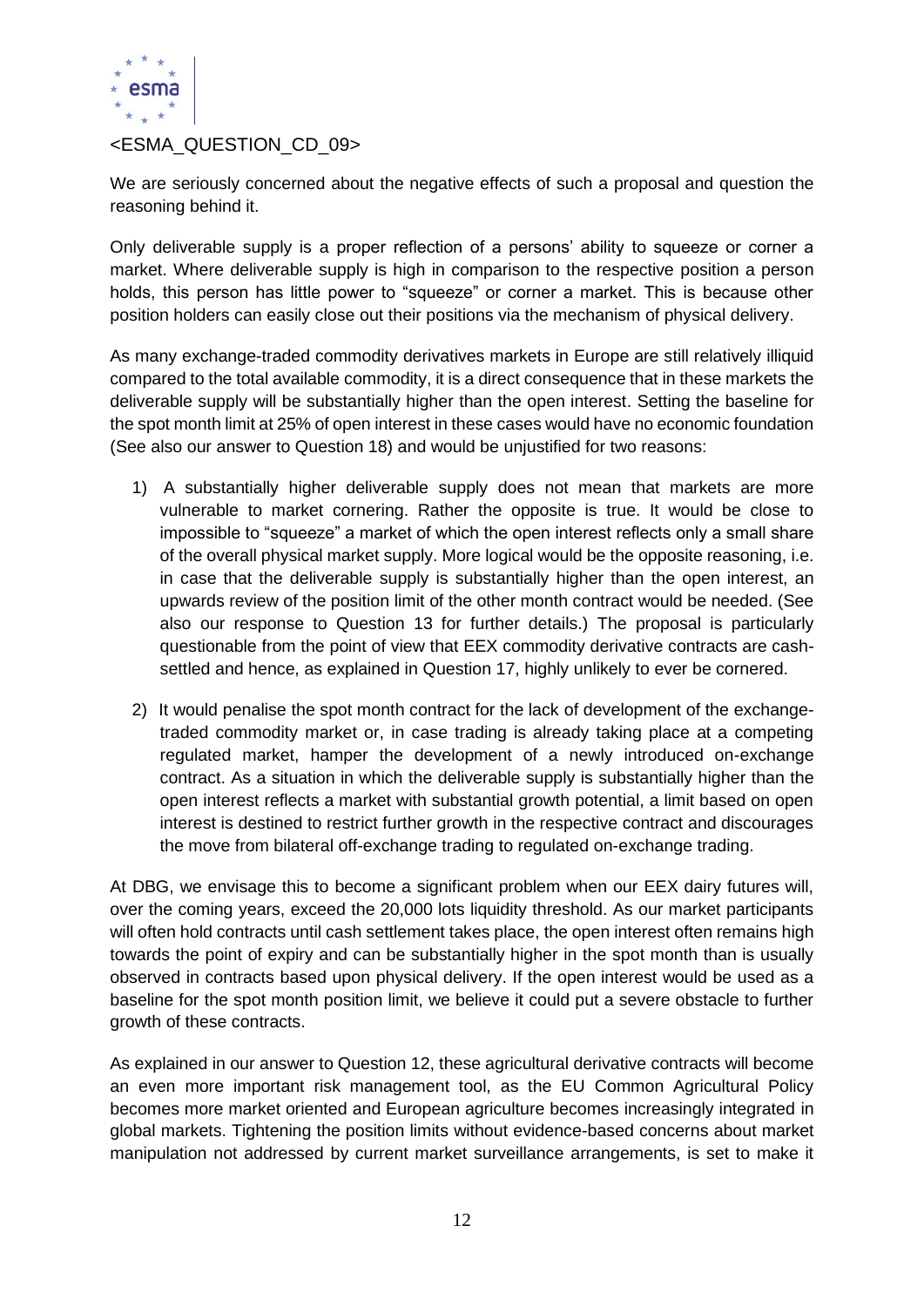

more difficult for agricultural players to use these futures markets to mitigate exposure to price volatility.

As the consultation paper reads that in this case "the spot month is deprived of any effect", we would like to warn that the mere objective of a position limit cannot be the curbing of speculative trading. Academics widely agree increased participation of speculators leads to better price discovery and less unwarranted price volatility. It is important to realise that although commodity futures markets are viewed as "hedging" markets, there is a vital role for speculators because there will not always be an even balance of short hedgers and long hedgers at any one time. Speculators are needed to balance the market. By taking on risk that other market participants wish to mitigate, they provide liquidity to the market and hence contribute to price discovery and market efficiency.

If spot month position limits of certain contracts are not breached, the immediate conclusion should not be that the spot month position limit is too high, but rather that there is sufficient deliverable supply to close out a position and hence no risk of market cornering.

In conclusion, we strongly recommend omitting the proposal to add "*Where the deliverable supply is substantially higher than the total open interest, competent authorities shall determine the baseline figure for the spot month limit by calculating 25% of the open interest in that commodity derivative*." to Art. 11 para. 1 and para. 4 and suggest maintaining the current regime.

## <ESMA\_QUESTION\_CD\_09>

**Q10** : Do you agree with ESMA's proposal? If not, please elaborate.

## <ESMA\_QUESTION\_CD\_10>

While we understand this approach would be a feasible way forward for some commodity asset classes, we would like to caution that the same approach might not be appropriate for other asset classes. For example, like many other commodity markets, agriculture markets follow seasonal patterns. As there are years of high- and years of low-yields, a two-year reference period would for example be advisable.

We therefore strongly recommend to take the same approach as is being proposed for determining the open interest figure in Art. 14 of the draft RTS 21a, i.e. the NCA calculates deliverable supply "over a representative period of time" which would depend on the characteristics of the commodity derivative.

## <ESMA\_QUESTION\_CD\_10>

**Q11** : Do you agree with ESMA's proposals regarding Article 14 of RTS 21a? If not, please elaborate and provide alternative proposals.

## <ESMA\_QUESTION\_CD\_11>

We support ESMA's proposal to calculate open interest on a net basis, based on position reporting data.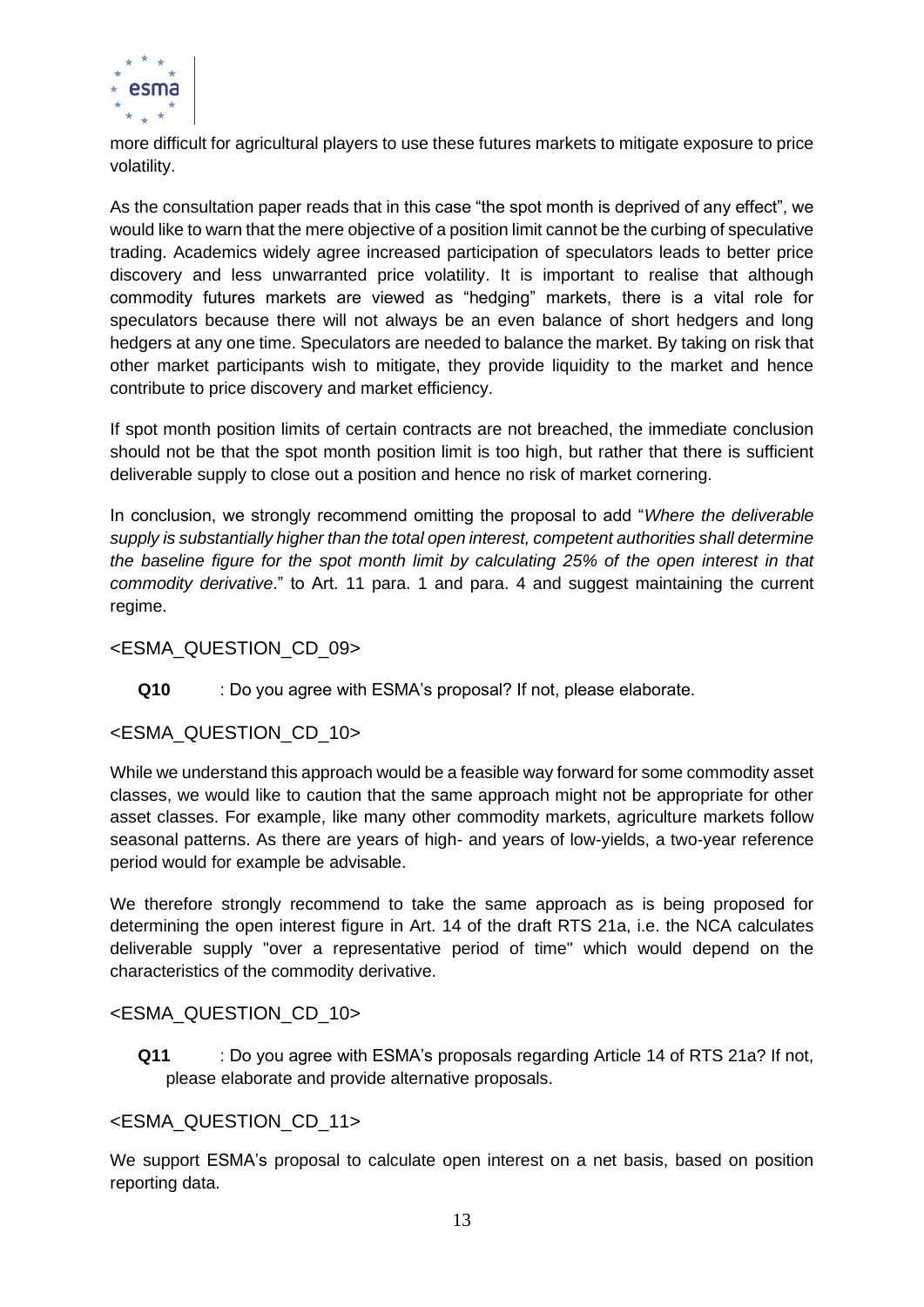

On a related note, although not explicitly consulted upon, we believe that in Ar. 14 para. 1 it should indeed be clear that in the case of two critical contracts that are based on the same underlying and that share the same characteristics "*Competent authorities shall calculate the net open interest in a commodity derivative by aggregating the number of lots of that commodity derivative that are outstanding on trading venues …*". In the case of two critical contracts that are based on the same underlying and that share the same characteristics, the single other month position limit that the competent authority will be responsible for according to MiFID II Art. 57 para. 6 should indeed refer to the open interest of both venues.

We strongly support the proposal to calculate open interest "over a representative period of time" which would depend on the characteristics of the respective commodity derivative. This flexibility will help set the appropriate basis for determining a position limit. However, when it comes to Art. 14 para. 2, we believe the same flexibility is needed in special circumstances, such as trading moving from one venue to another due to a merger or from one contract to another due to an index transfer. As a matter of fact, it is notably in these special circumstances that sufficient flexibility should be granted for NCAs to determine a suitable and forward-looking "representative period of time".

To demonstrate: In September 2021 the two German market areas Gaspool (GPL) and NetConnect Germany (NCG) will merge into a new gas hub called "Trading Hub Europe" (THE). For EEX this means the following: As of 1 October 2021, NCG Futures will be renamed to THE Futures and will comprise the new combined market area and will be continued to be offered for trading. In contrast, GPL Futures will not continue to be offered for trading. Open interest existing in GPL Futures, if any, will be fulfilled in the new THE market area.

In this special case, setting new other months position limits based on the past six months' open interest figures would not make sense. This is because those figures do not reflect a normal market situation. There are two reasons for this: 1) Because market participants anticipate the merger, they do no longer take positions on GPL for long maturities and hence the open interest in GPL has decreased in the last couple of months. In contrast, the expected increase in liquidity in the NCG/THE market area did not yet materialise. 2) Due to the seasonality of the gas market and subsequent fluctuation in open interest throughout the year, we are at a moment of relatively low open interest figures.

In this case a representative period of time would be the  $3<sup>rd</sup>$  quarter of 2020, both because of the need to look at more historical data as well as to take into account the seasonality of the gas market. Market participants typically build up their position ahead of the winter and ahead of next years.

The example demonstrates one more concern regarding ESMA's proposal: The current description to capture special circumstances might be too narrow. For example, the upcoming German gas market merger is an event beyond the control of the trading venues, which leads to trading being transferred from two commodity derivatives to one commodity derivative newly admitted to trading on the same trading venue.

We therefore recommend that Art. 14 para. 2 is amended as follows: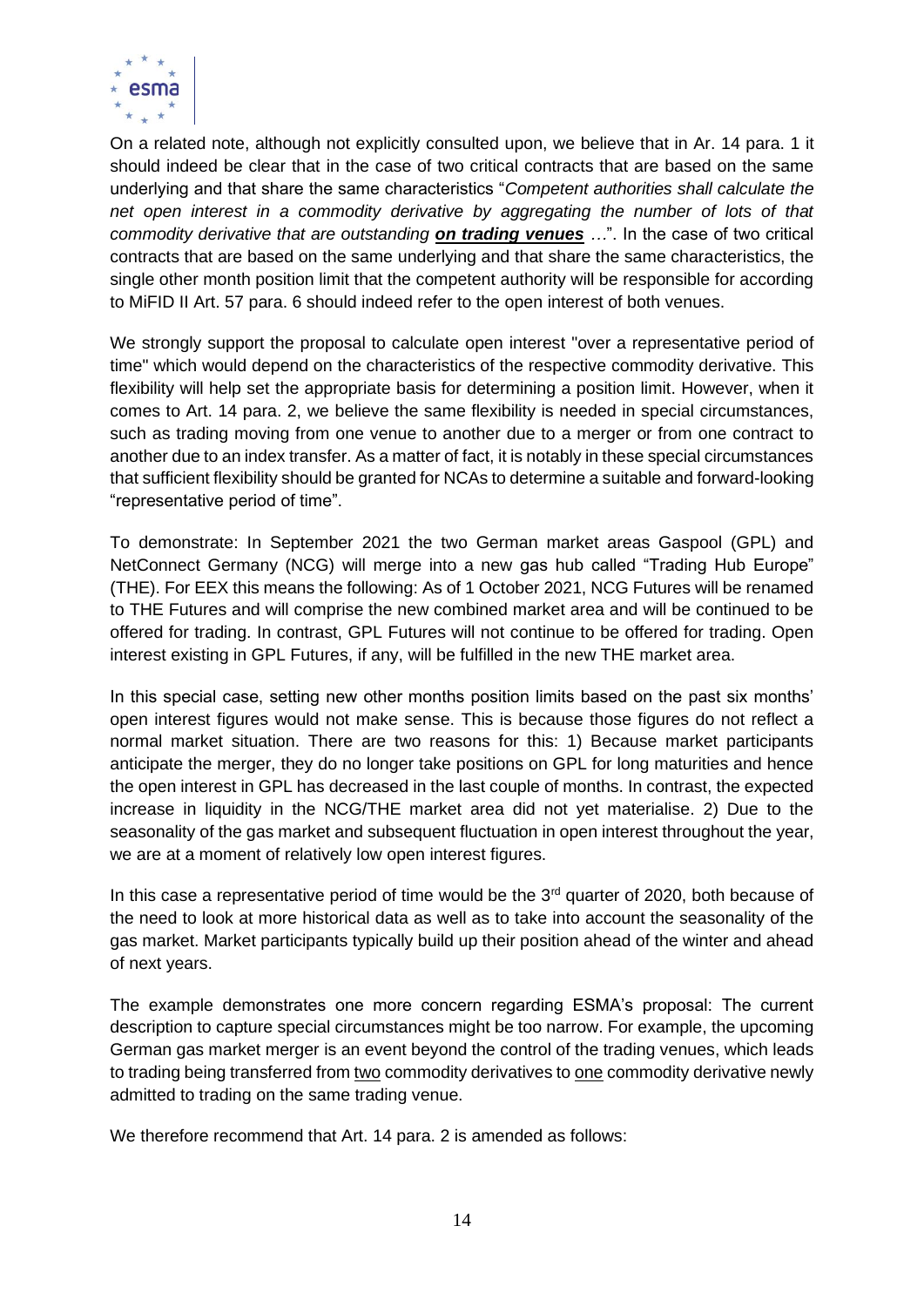

*"By way of derogation to paragraph 1, when trading in a commodity derivative is transferred from one or more EU or third country trading venues to an EU trading venue following for example a merger, business transfer or other corporate event or from one or more existing commodity derivatives to one or more commodity derivatives newly admitted to trading on the same trading venue or in any other circumstances comparable to the before described events, the competent authority shall calculate the open interest in that commodity derivative by taking into account the open interest on the former venues or in the former commodity derivatives for a six-month period. The competent authority shall then calculate the open interest in accordance with paragraph 1."*

## <ESMA\_QUESTION\_CD\_11>

**Q12** : Do you see merit in the new approach considered by ESMA for new and less liquid agricultural commodity derivatives? If not, please elaborate and provide an alternative proposal.

## <ESMA\_QUESTION\_CD\_12>

Yes, we see merit in the new approach and strongly support the ESMA's proposal. The suggested approach constitutes indeed a very suitable way forward for new and less liquid agricultural commodity derivatives. These derivatives are key to help agricultural players manage their risks, especially as the EU Common Agricultural Policy becomes more market oriented and European agriculture becomes increasingly integrated in global markets. These developments make agricultural players become increasingly exposed to market risks such as price volatility and hence in high need of risk management tools.

The Agricultural Markets Task Force set up by the European Commission in 2018 acknowledges the importance of futures markets as an important risk management tool. It also acknowledges that it takes time to develop such markets and that one of the key challenges in developing liquid futures markets is attracting a sufficient number of users.

For further information on the challenges involved in setting up and developing futures markets can be found in chapter 6 of the Task Force' [full report](https://ec.europa.eu/info/sites/default/files/food-farming-fisheries/farming/documents/amtf-report-improving-markets-outcomes_en.pdf). <ESMA\_QUESTION\_CD\_12>

**Q13** : Do you agree with ESMA's proposal regarding Article 19 of RTS 21a? If not, please elaborate.

## <ESMA\_QUESTION\_CD\_13>

We welcome that Art. 19 para. 3 clarifies that where the open interest is significantly lower than the deliverable supply, NCAs shall adjust the other months' position limit upwards to avoid the risk of unduly constraining trading. However, as stated in our response to Q9, we consider it inappropriate to adjust the spot month position limit downwards in this case.

As many-exchange traded commodity derivative markets in Europe are still relatively illiquid compared to the total available commodity, it is a direct consequence that in these cases the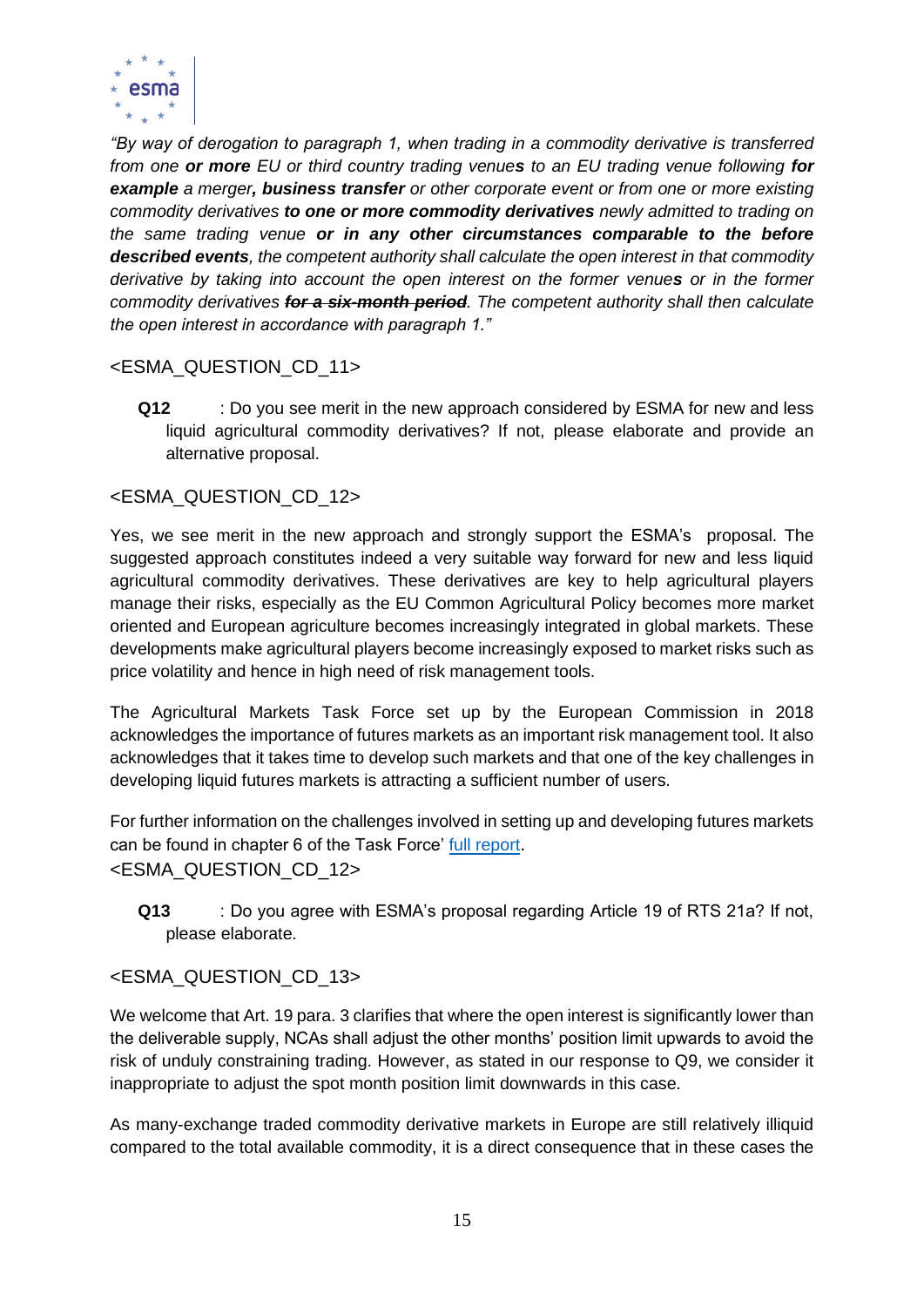

deliverable supply is substantially higher than the open interest. Adjusting the spot month position limit downwards is unjustified for two main reasons:

1. A substantially higher deliverable supply does not mean that markets are more vulnerable to market cornering. Rather the opposite is true. It would be close to impossible to "squeeze" a contract of which the open interest reflects only a small share of the overall physical market supply. More logical would be the opposite reasoning, i.e. in case that deliverable supply is substantially higher than open interest, an upwards review of the position limit of the other month contract would be needed. (See also our response to Question 13 for further details.) The proposal is particularly questionable from the point of view that EEX commodity derivative contracts are cash-settled and hence, as explained in Question 17, highly unlikely to ever be cornered.

2. It would penalise the spot month contract for the lack of development of the exchange-traded commodity market or, in case trading is already taking place at a competing regulated market, hamper the development of a newly introduced on-exchange contract. As a situation in which the deliverable supply is substantially higher than the open interest reflects a market with a substantial growth potential, a limit based on open interest is destined to restrict further growth in the respective contract and discourages the move from bilateral trading to regulated onexchange trading.

As the consultation paper reads that in this case "the spot month is deprived of any effect", we would like to warn that the mere objective of a position limit cannot be the curbing of speculative trading. Academics widely agree increased participation of speculators leads to better price discovery and less unwarranted price volatility. It is important to realise that although commodity futures markets are viewed as "hedging" markets, there is a vital role for speculators because there will not always be an even balance of short hedgers and long hedgers at any one time. Speculators are needed to balance the market. By taking on risk that other market participants wish to mitigate, they provide liquidity to the market and hence contribute to price discovery and market efficiency.

If spot month position limits of certain contracts are not breached, the immediate conclusion should not be that the spot month position limit is too high. But rather that there is sufficient deliverable supply to close out a position and hence no risk of market cornering.

As stated in our response to Question 9 we believe that adjusting the spot month position limit downwards in this case is unjustified and risks forming an obstacle to further growth.

We therefore recommend amending Art. 19 para. 3 as follows: "*Where the open interest is significantly lower than the deliverable supply, competent authorities shall adjust the other months' position limit upwards and the spot month position limit downwards*."

## <ESMA\_QUESTION\_CD\_13>

**Q14** : Do you agree with ESMA' proposal regarding the upward adjustment factor to be used in case of a small number of market participants or less than three investment firms acting as market makers? If not, please elaborate and provide an alternative proposal.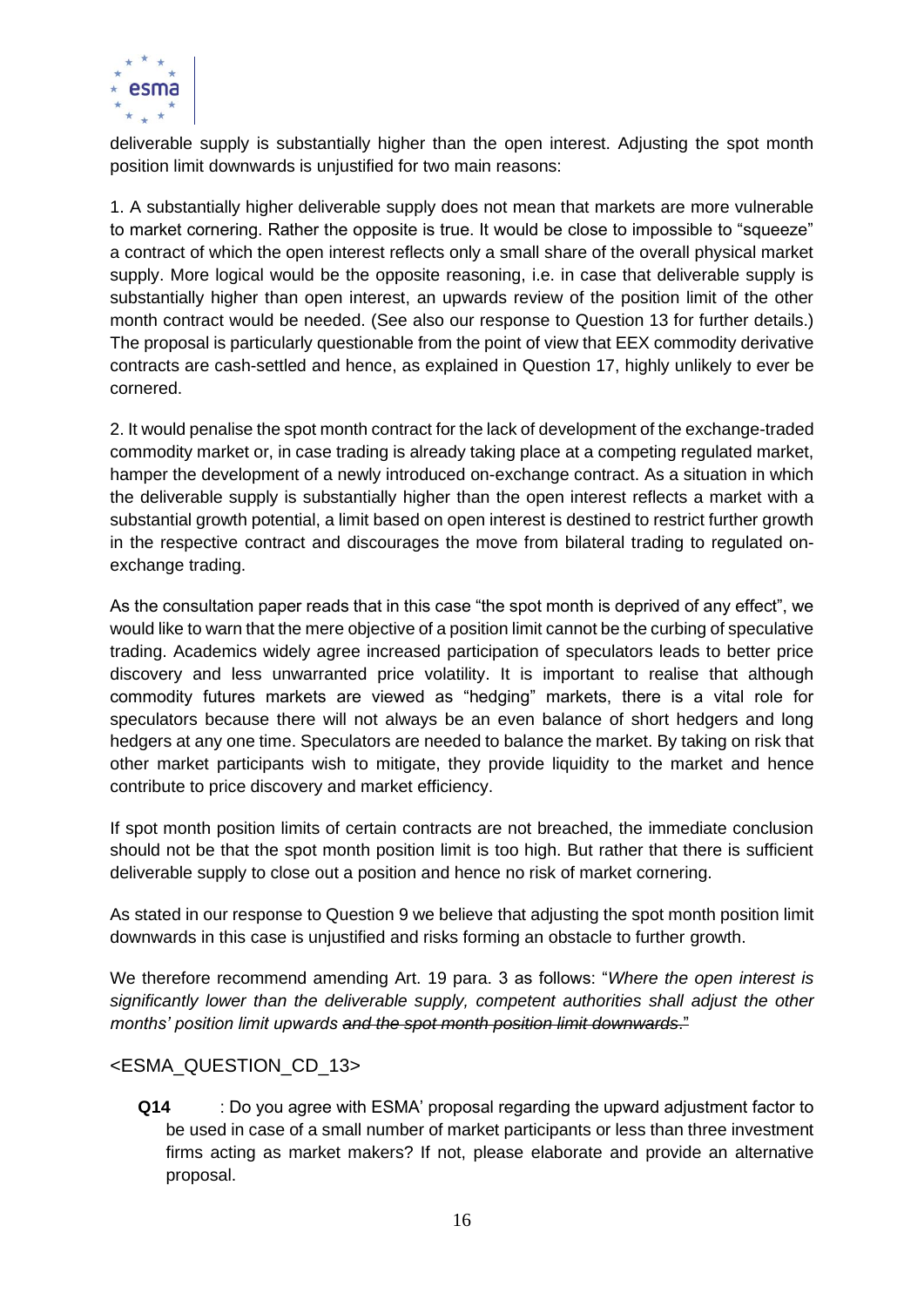

## <ESMA\_QUESTION\_CD\_14>

Yes, we agree and support the proposal.

## <ESMA\_QUESTION\_CD\_14>

**Q15** : Do you agree with ESMA's proposed amendments to ITS 4? If not, please elaborate.

## <ESMA\_QUESTION\_CD\_15>

Yes, we share the analysis regarding the hedging exemption and liquidity provision exemption. Only the legal reference to "RTS21" of the hedging field should be amended to "RTS21a".

## <ESMA\_QUESTION\_CD\_15>

**Q16** : Do you agree with ESMA's suggestion to introduce such ongoing position monitoring requirement in the draft RTS? If not, please elaborate.

## <ESMA\_QUESTION\_CD\_16>

Please also refer to the introductory statement of the present response.

We generally support the proposal for exchanges to have arrangements in place for the ongoing monitoring of positions held by the end position holder. However, there is one important caveat. "Persons with close links" is a foreign concept for EU commodity derivative trading venues, which have no access to such information. It would require a highly sophisticated and expensive system and legal arrangements to collect these "close links" and keep them updated. It furthermore creates an inconsistency between the various components of the requirements applicable to commodity derivatives markets, including the position limit regime, the position reporting requirements and the position management controls.

It is therefore highly recommended that the concepts already present in the commodity derivatives section of MiFID II are used: As part of their obligation under Art. 58 par. 3 market participants need to provide the trading venue with information about the position holder as well as its ultimate parent undertaking. The latter will allow the Market Surveillance Department to also monitor positions related to the same parent undertaking and assumedly meet the intention behind the introduction of the concept of "persons with close links".

## <ESMA\_QUESTION\_CD\_16>

**Q17** : Do you agree with ESMA's suggestion to introduce accountability levels as part of position management controls? Do you agree with ESMA's assessment that accountability levels would be of particular relevance for physically settled commodity derivatives? If not, please elaborate and provide alternative proposals.

## <ESMA\_QUESTION\_CD\_17>

Please also refer to the introductory statement of the present response.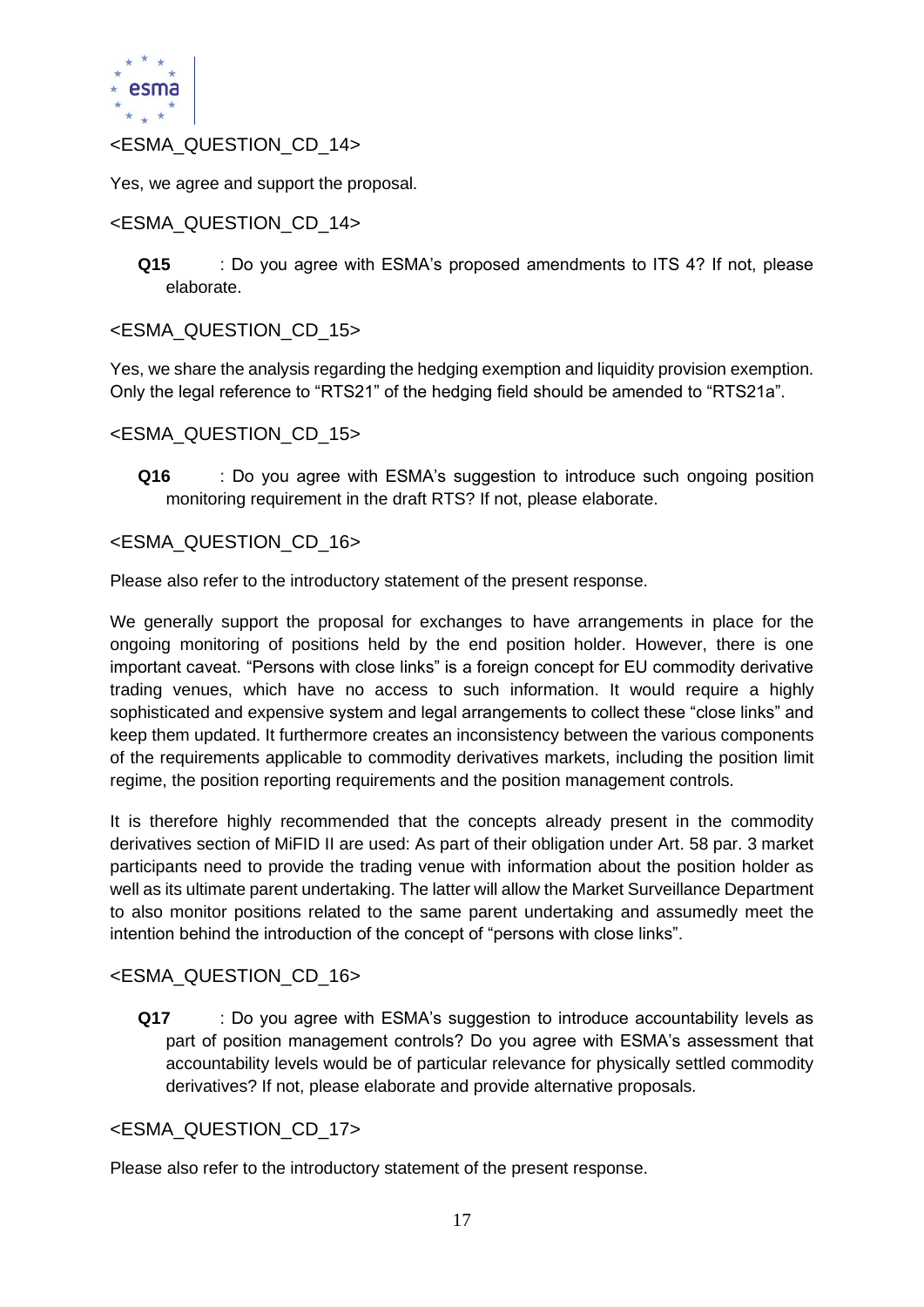

Do you agree with ESMA's suggestion to introduce accountability levels as part of position management controls?

First of all, if ESMA were to maintain its proposal to require trading venues to set accountability levels, it is of utmost importance that these position management controls:

1) Continue to be an integral part of wider and more sophisticated market surveillance arrangements which are already in place, and

2) Continue to be cautiously calibrated and tailored to the individual circumstances of each trading venue.

Concretely, this means that ESMA should:

1) Introduce the necessary discretion for exchanges to set accountability levels as they deem appropriate, and

2) Maintain the necessary discretion for exchanges to send an additional information request as they deem appropriate.

If considered in isolation or when individual circumstances are not taken into account, the position management controls as proposed by ESMA risk putting a disproportionate compliance burden on both the exchanges' Market Surveillance Departments and trading participants' compliance departments with little contribution to market integrity.

For further details, please refer to our introductory statement.

Do you agree with ESMA's assessment that accountability levels would be of particular relevance for physically settled commodity derivatives? If not, please elaborate and provide alternative proposals.

It is evident that financially settled contracts would not be in focus of such accountability levels. This is because in a financially settled contract the settlement price at expiration is set equal to the value of some reference price or index value derived from the spot market during the delivery period. E. g. The EEX Phelix DE power future uses the Physical Electricity Index (Phelix) which refers to the base load and peak load price index published daily on the power spot market for the German/Austrian market areas.

We therefore recommend omitting "at least" from Art. 2. Para. 1. The amended paragraph would then read as follows:

*1. As part of their position management controls, trading venues offering trading in trading commodity derivatives may set accountability levels in the spot month as defined in Article 2(3) of Commission Delegated Regulation [RTS 21a] and in the other months as defined in Article 2(4) of Commission Delegated Regulation [RTS 21a] at least for the physically settled commodity derivatives made available for trading.* 

However, there are more parameters important for assessing whether an accountability level for a commodity derivative contract would be appropriate and meaningful for market surveillance purposes. Other parameters to be considered are for example the ratio OTC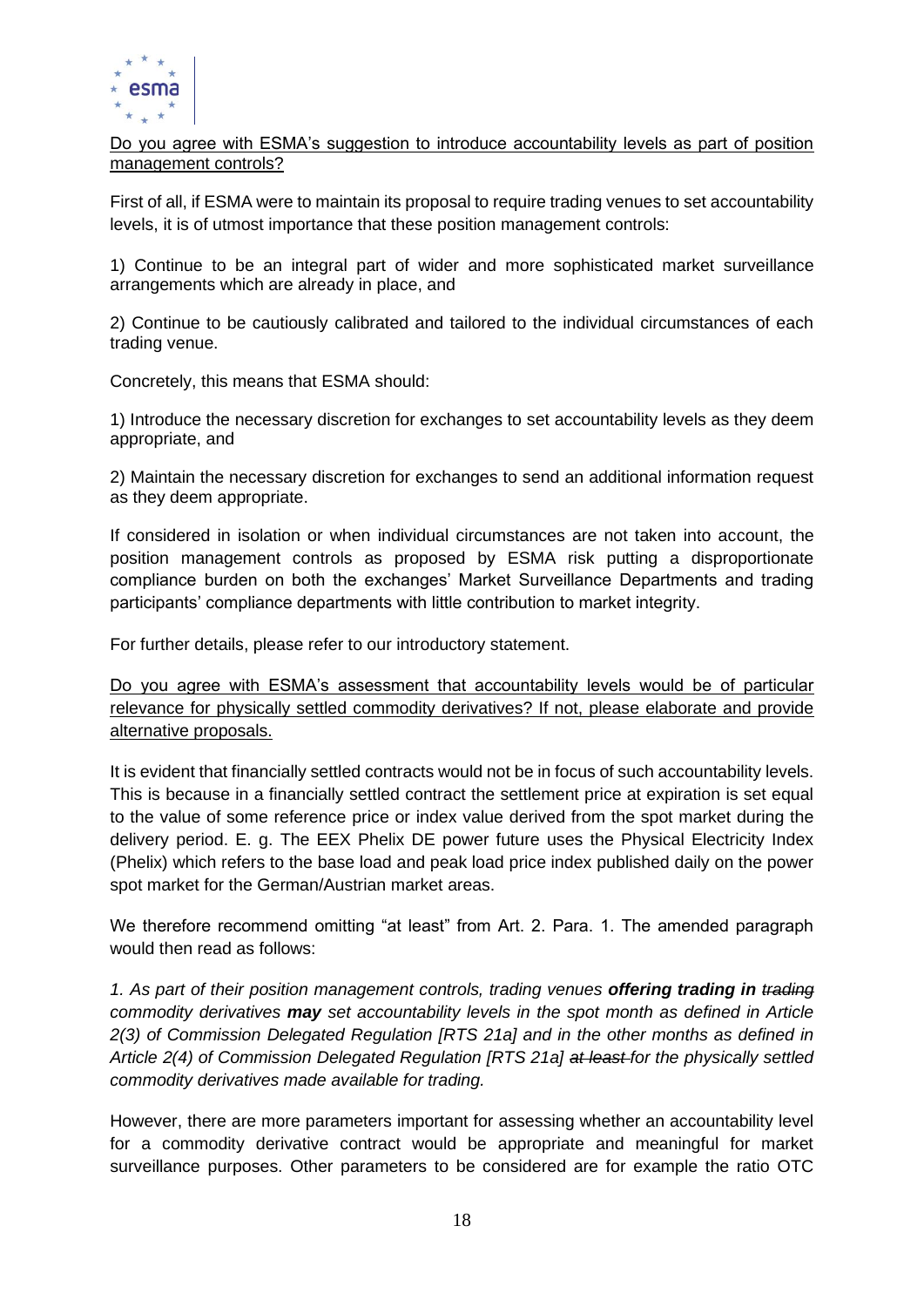

trading versus on-exchange trading, the liquidity established in the respective contract and whether it is easy to control the delivery of the underlying commodity.

We believe it should be at the discretion of the trading venue to determine which physicallysettled commodity derivatives would benefit from a position accountability level as one harmonised methodology is unlikely to provide for sufficient granularity for the broad variety of products trading venues offer for trading. ESMA could potentially provide for a platform for NCAs to share best practices with a view to ensure convergence rather than to seek harmonisation

As proposed in Art. 3 of the draft RTS, the methodology should be communicated towards the national competent authority who should have the right to question the methodology.

Moreover, we consider that such discretion would also be better aligned with the CFTC position management regime and the position management controls stipulated in Art. 57 para. 8 of MiFID II which entrusts exchanges with powers rather than imposing prescriptive requirements on them.

## <ESMA\_QUESTION\_CD\_17>

**Q18** : In your view, how should accountability levels be set for the spot month and the other months? Based on which methodology or criteria? Should all types of positions count towards the accountability levels?

## <ESMA\_QUESTION\_CD\_18>

Please also refer to the introductory statement of the present response.

#### In your view, how should accountability levels be set for the spot month and the other months?

First of all, if ESMA was to maintain its proposal to require trading venues to set accountability levels in addition, we believe that ESMA should at least introduce the necessary discretion for exchanges to 1) set accountability levels as they deem appropriate, and 2) send an additional information request as they deem appropriate.

That being said, we can imagine accountability levels to apply throughout the whole curve. However, as market cornering only becomes possible a few days before delivery, we would not expect it to be useful for an information request to be sent if a breach occurs more than a certain amount of days before delivery of a contract. The Market Surveillance Department should be able to assess when would be the right timing for sending an additional information request. On the other hand, it should also be possible for them to reach out before a threshold is exceeded.

Again, it will depend on different factors such as the characteristics of the contract as well as on the respective trading participant's background which would be the most suitable way forward. The introduction of a harmonised methodology for setting accountability levels is unlikely to provide for sufficient granularity to be suitable for the broad variety of products trading venues offer for trading.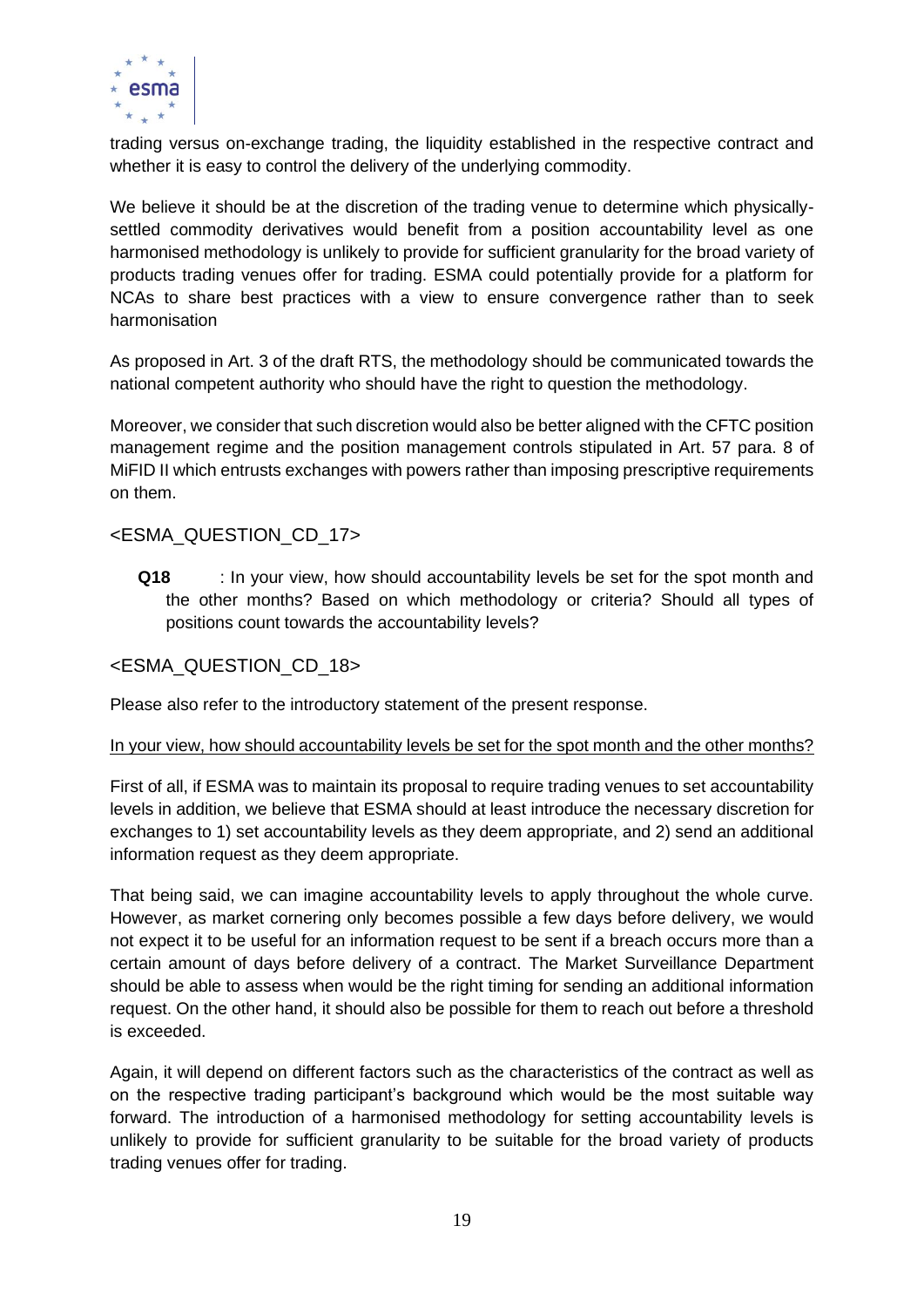

## Based on which methodology or criteria?

As explained in our responses to Question 9 and Question 13, only deliverable supply is a proper reflection of a persons' ability to squeeze or corner a market. Where deliverable supply is high in comparison to the respective position a person holds, this person has little power to "squeeze" or corner a market. This is because other position holders can easily close out their positions via the mechanism of physical delivery.

This approach is being confirmed by the CFTC who advises exchanges to use deliverable supply as a baseline for setting the general accountability level. (For further details, please refer to our introductory statement.)

Open interest on the other hand cannot be used as a proxy for a person's ability to squeeze or corner the market as it is very rarely reflects the deliverable supply. (Please also refer to our response to Question 9 and Question 13.) As many exchange-traded commodity derivatives markets in Europe are still relatively illiquid compared to the total available commodity, it is a direct consequence that in these cases the open interest will be substantially lower than the deliverable supply. Please note that for other financial instruments this might be different and open interest might be a useful baseline.

If open interest is used as a baseline in the context of commodity derivatives, it merely represents the objective to curb (speculative) trading. A more detailed explanation can be found in [this](https://dspace.mit.edu/handle/1721.1/78485) MIT masters research on "price distortions in the commodity futures market" from 2012, by Devin Helfrich.

We would strongly advise against such an objective. (Please note also the [policy brief](http://www.fao.org/3/al296e/al296e00.pdf) of the Food and Agriculture Organization of the United Nations (FAO) from 2012 on this topic.) Academics widely agree increased participation of speculators leads to better price discovery and less unwarranted price volatility. It is important to realise that although commodity futures markets are viewed as "hedging" markets, there is a vital role for speculators because there will not always be an even balance of short hedgers and long hedgers at any one time. Speculators are needed to balance the market. By taking on risk that other market participants wish to mitigate, they provide liquidity to the market and hence contribute to price discovery and market efficiency.

## Should all types of positions count towards the accountability levels?

We believe they generally should, but again warn that the Market Surveillance Department should have the discretion to determine whether an additional information request, in case of a breach of an accountability level, is appropriate or not. For its decision, the Market Surveillance Department will consider the information about the character of the position, such as whether the position has a risk-reducing or liquidity provision purpose or not. This information is available to the exchanges through the position reports laid down in MiFID II Art. 58.

## <ESMA\_QUESTION\_CD\_18>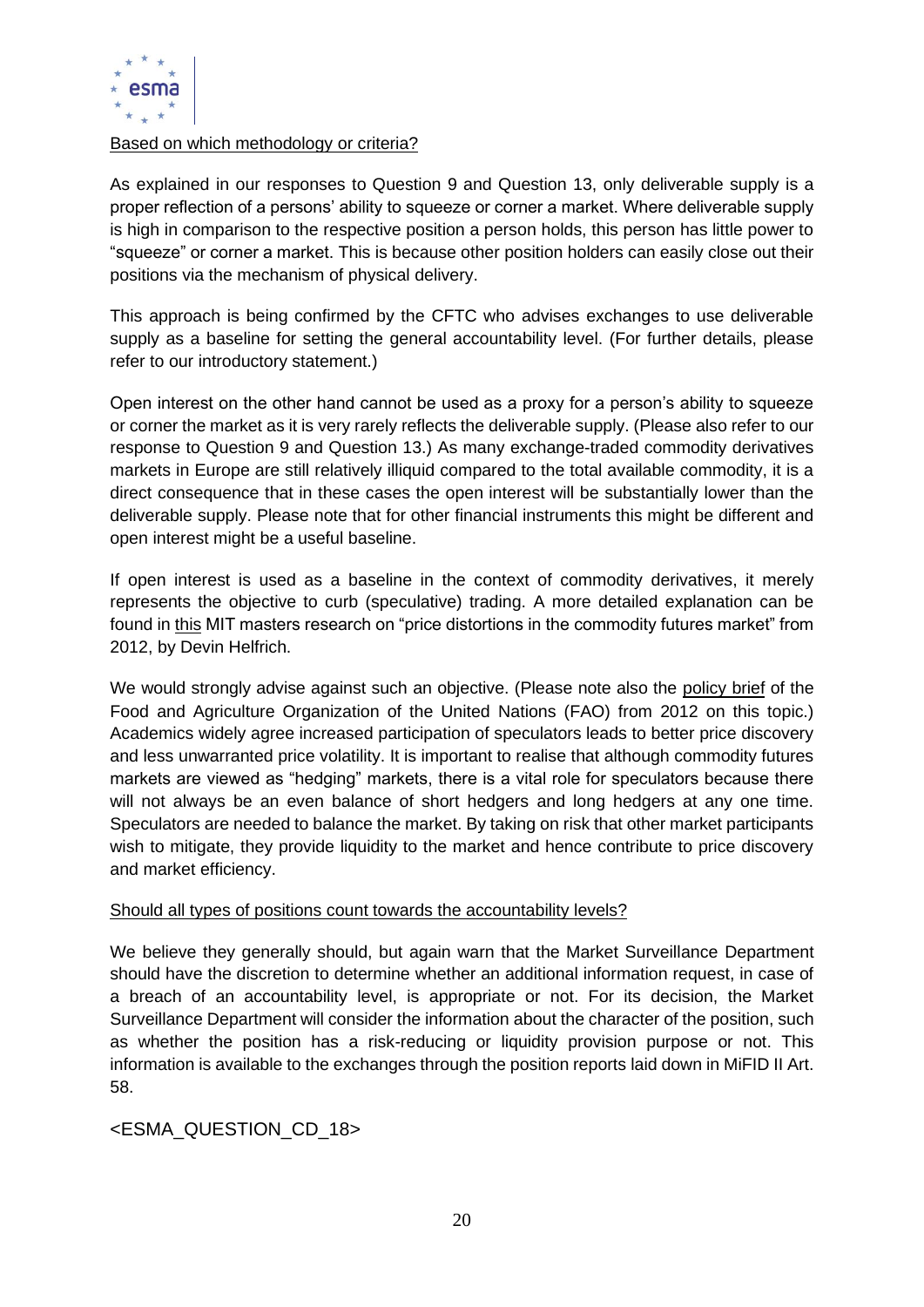

**Q19** : Do you agree with ESMA's suggestion to introduce requirements for the review of accountability levels? Do you also agree with ESMA's proposal regarding reporting requirements to the NCA on accountability levels? If not, please elaborate.

## <ESMA\_QUESTION\_CD\_19>

Yes, we agree with the suggestion and proposal. In order to monitor whether the exchanges properly use their discretion to set accountability levels as they deem appropriate, NCAs should have the opportunity to review the respective methodology.

## <ESMA\_QUESTION\_CD\_19>

**Q20** : In your view, what other types of position management controls could be further specified in the draft RTS?

## <ESMA\_QUESTION\_CD\_20>

Please see our introductory statement. The MiFID II requirements on position reporting and position management have been a welcome and useful addition to the overall market oversight framework. Ideally, the new RTS on position management controls would focus on optimising the quality of these reports and leveraging their use for other market surveillance purposes.

## <ESMA\_QUESTION\_CD\_20>

## **Cost Benefit Analysis**

**CBA Q1**: This first question aims at identifying the category of firm/entity you belong to. Please provide the total notional amount traded in commodity derivatives traded on a trading venue (and EEOTC contracts where relevant in 2020 in thousand euros and the related total number of trades in the relevant boxes).

| <u>TIFE TUUN TEAT HENE</u> |               |                  |                     |
|----------------------------|---------------|------------------|---------------------|
| Category                   | Number of     | Total notional   | Number of trades in |
|                            | employees     | amount traded in | 2020                |
|                            |               | 2020 in thousand |                     |
|                            |               | euros            |                     |
| Trading venue              | $[1-50]$      |                  |                     |
|                            | $[51-250]$    |                  |                     |
|                            | $[251 - 500]$ |                  |                     |
|                            | >500          |                  |                     |
| Financial entity           | $[1-50]$      |                  |                     |
|                            | $[51-250]$    |                  |                     |
|                            | $[251 - 500]$ |                  |                     |
|                            | >500          |                  |                     |
| Non-financial entity       | $[1-50]$      |                  |                     |
|                            | $[51-250]$    |                  |                     |
|                            | $[251 - 500]$ |                  |                     |

#### <ESMA\_QUESTION\_CD\_21> TVDE VOLID TEYT HEDE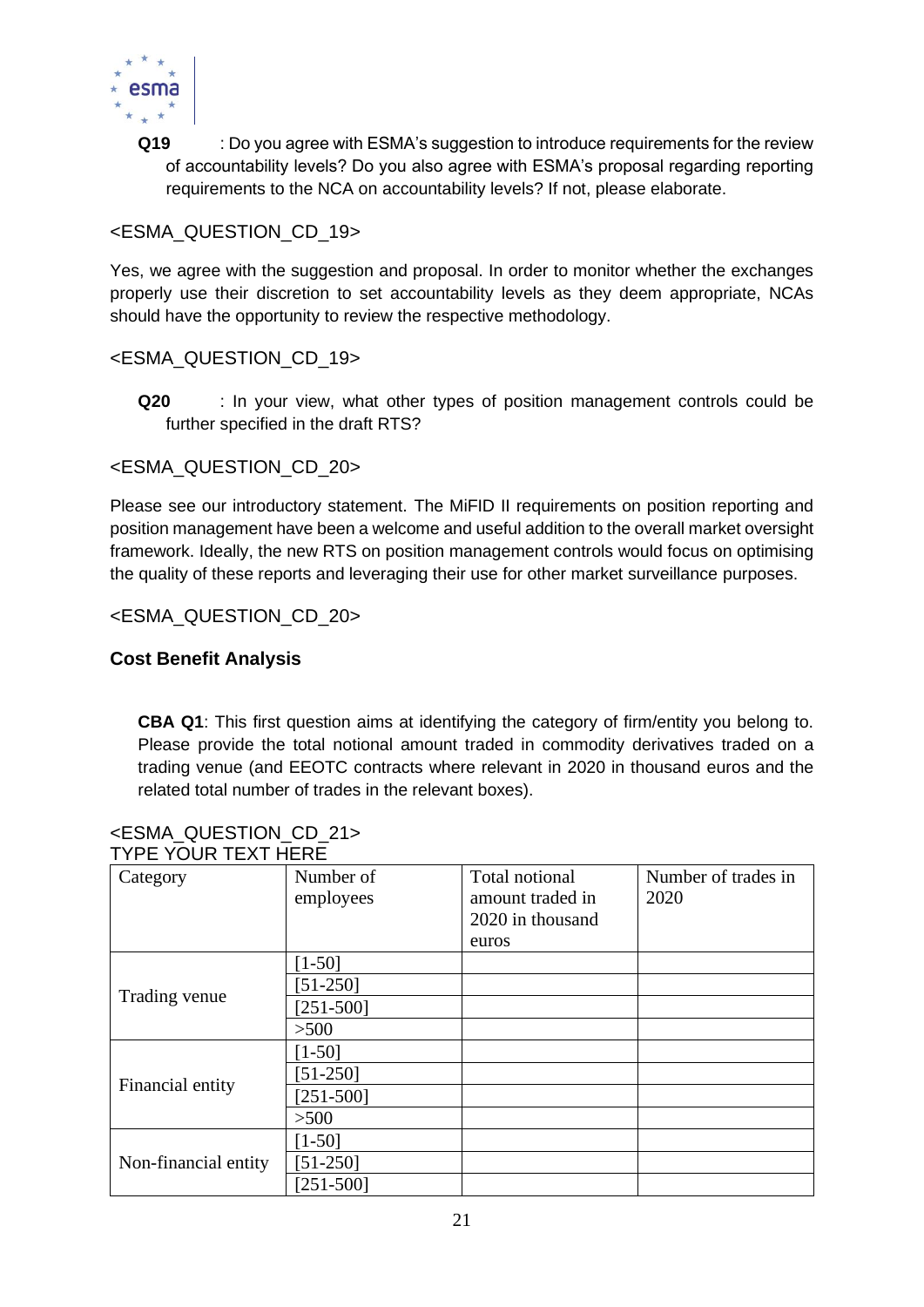

|--|--|

<ESMA\_QUESTION\_CD\_21>

**CBA Q2**: for Financial entities: Do you intend to apply for an exemption for risk-reducing positions related to the commercial activities of the commercial entity of the group? What percentage of your positions do these risk-reducing positions account for?

<ESMA\_QUESTION\_CD\_22> TYPE YOUR TEXT HERE <ESMA\_QUESTION\_CD\_22>

> **CBA Q3**: Do you intend to apply for an exemption for positions resulting from transactions undertaken to fulfil mandatory liquidity provision? What percentage of your positions do these positions account for?

<ESMA\_QUESTION\_CD\_23> TYPE YOUR TEXT HERE <ESMA\_QUESTION\_CD\_23>

> **CBA Q4**: Is there any specific provision in draft RTS 21a that you would expect to be a source of significant cost? If so, please elaborate.

<ESMA\_QUESTION\_CD\_24> TYPE YOUR TEXT HERE <ESMA\_QUESTION\_CD\_24>

> **CBA Q5**: Taking into account the size of your firm, would you qualify overall compliance costs with draft RTS 21a as low, medium or high?

<ESMA\_QUESTION\_CD\_25> TYPE YOUR TEXT HERE <ESMA\_QUESTION\_CD\_25>

> **CBA Q6**: Is there any specific provision in the draft RTS on position management controls that you would expect to be a source of significant cost? If so, please elaborate.

## <ESMA\_QUESTION\_CD\_26>

Yes, we believe that the absence of sufficient discretion for the exchange to implement the accountability levels as proposed by ESMA in an appropriate manner and the extension of the position management controls to cover 'persons with close links' are likely to result in a significant cost to the exchange and market participants.

As outlined in our introductory remarks in detail, following ESMAs current proposal, any breach of an accountability level would require the exchange to investigate and obtain a substantial amount of information from market participants. These mandatory information requests would come on top of the information requests that are an integral part of market surveillance